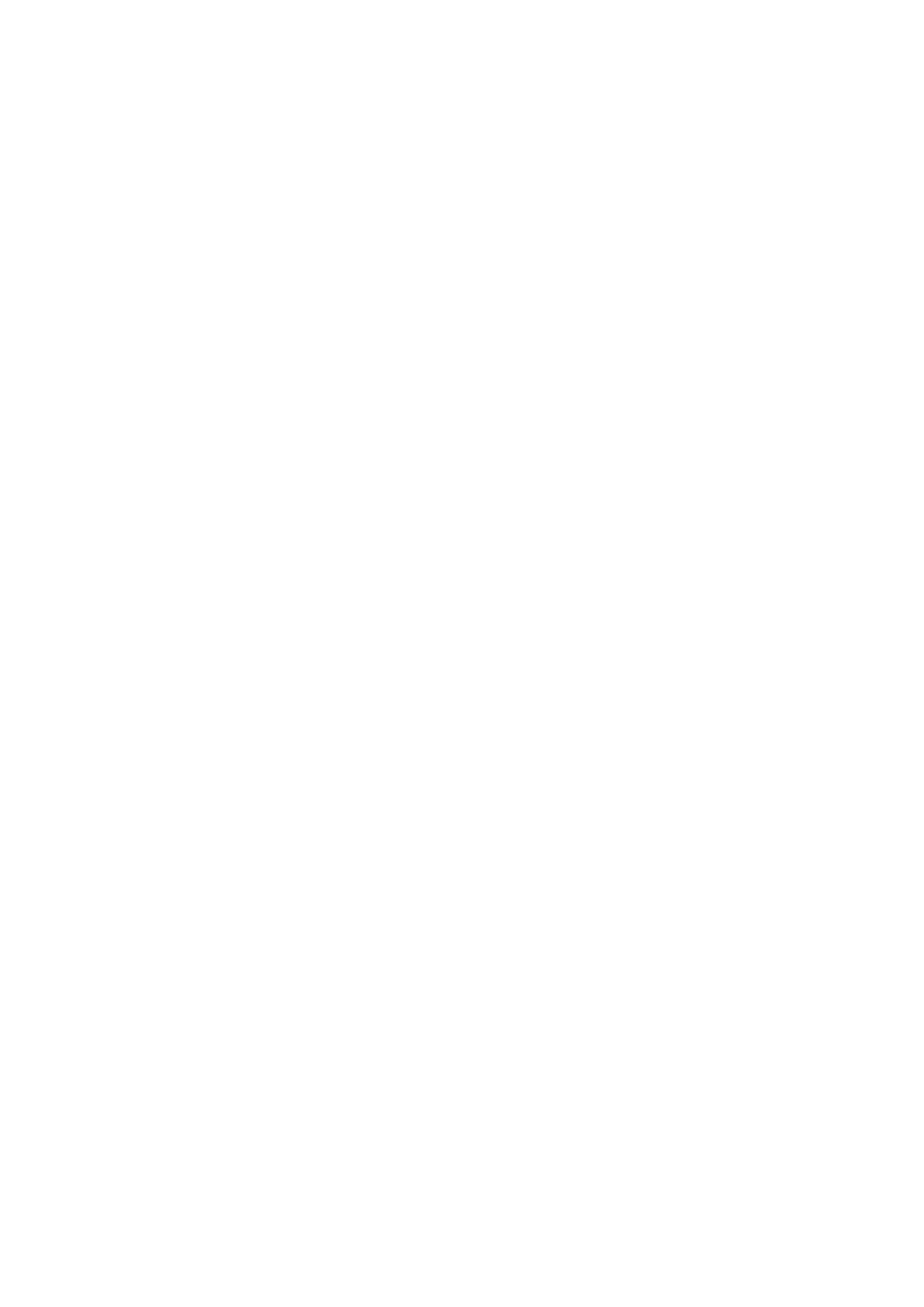# Table of contents

| 1. | <b>Members</b>                                                                                                                                                                                                                |                         |
|----|-------------------------------------------------------------------------------------------------------------------------------------------------------------------------------------------------------------------------------|-------------------------|
| 2. |                                                                                                                                                                                                                               |                         |
|    | Overall Objectives<br>2.1.                                                                                                                                                                                                    |                         |
|    | 2.2.<br>Highlights of the Year                                                                                                                                                                                                | $\overline{2}$          |
| 3. | Research Program (a) material contract to the contract of the contract of the contract of the contract of the contract of the contract of the contract of the contract of the contract of the contract of the contract of the |                         |
|    | <b>Research directions</b><br>3.1.                                                                                                                                                                                            | $\overline{2}$          |
|    | 3.2.<br>Static parallelization and optimization                                                                                                                                                                               | $\overline{3}$          |
|    | Profiling and execution behavior modeling<br>3.3.                                                                                                                                                                             | $\overline{\mathbf{3}}$ |
|    | Dynamic parallelization and optimization, virtual machine<br>3.4.                                                                                                                                                             | $\overline{3}$          |
|    | Proof of program transformations for multicores<br>3.5.                                                                                                                                                                       | $\overline{4}$          |
| 4. |                                                                                                                                                                                                                               |                         |
| 5. |                                                                                                                                                                                                                               |                         |
|    | 5.1.<br>PolyLib                                                                                                                                                                                                               |                         |
|    | 5.2.<br>ZPolyTrans                                                                                                                                                                                                            | 5                       |
|    | 5.3.<br><b>NLR</b>                                                                                                                                                                                                            | 5                       |
|    | 5.4.<br>Binary files decompiler                                                                                                                                                                                               | 5                       |
|    | 5.5.<br>Parwiz: a dynamic dependency analyser                                                                                                                                                                                 | 6                       |
|    | APOLLO software and LLVM<br>5.6.                                                                                                                                                                                              | $\overline{7}$          |
|    | 5.7.<br>IBB source-to-source compiler                                                                                                                                                                                         | $\overline{7}$          |
|    | 5.8.<br>Polyhedral prover                                                                                                                                                                                                     | $\overline{7}$          |
|    | CLooG<br>5.9.                                                                                                                                                                                                                 | $\overline{7}$          |
|    | 5.10. OpenScop                                                                                                                                                                                                                | 8                       |
|    | 5.11. Clan                                                                                                                                                                                                                    | 8                       |
|    | 5.12. Candl                                                                                                                                                                                                                   | 8                       |
|    | 5.13. Clay                                                                                                                                                                                                                    | 8                       |
| 6. |                                                                                                                                                                                                                               |                         |
|    | 6.1. VMAD and APOLLO                                                                                                                                                                                                          | 8                       |
|    | 6.2.<br>The Multifor programming construct                                                                                                                                                                                    | 9                       |
|    | 6.3.<br>CPU+GPU adaptive computation                                                                                                                                                                                          | 10                      |
|    | 6.4.<br>Minimizing the synchronization overhead of X10 programs                                                                                                                                                               | 10                      |
|    | 6.5.<br>Switcheable scheduling                                                                                                                                                                                                | 11                      |
|    | <b>Interactive Code Restructuring</b><br>6.6.                                                                                                                                                                                 | 11                      |
| 7. |                                                                                                                                                                                                                               |                         |
| 8. |                                                                                                                                                                                                                               |                         |
|    | 8.1.<br><b>National Initiatives</b>                                                                                                                                                                                           | 12                      |
|    | 8.2.<br>European Initiatives                                                                                                                                                                                                  | 12                      |
|    | <b>International Initiatives</b><br>8.3.                                                                                                                                                                                      | 12                      |
|    | 8.3.1. Inria Associate Teams                                                                                                                                                                                                  | 12                      |
|    | 8.3.2.<br>Inria International Partners                                                                                                                                                                                        | 13                      |
|    | <b>International Research Visitors</b><br>8.4.                                                                                                                                                                                | 13                      |
|    | 8.4.1.<br>Visits of International Scientists                                                                                                                                                                                  | 13                      |
|    | Visits to International Teams<br>8.4.2.                                                                                                                                                                                       | 13                      |
| 9. | <b>Dissemination</b>                                                                                                                                                                                                          | 14                      |
|    | 9.1.<br>Scientific Animation                                                                                                                                                                                                  | 14                      |
|    | 9.2.<br>Teaching - Supervision - Juries                                                                                                                                                                                       | 14                      |
|    | 9.2.1.<br>Teaching                                                                                                                                                                                                            | 14                      |
|    | 9.2.2.<br>Supervision                                                                                                                                                                                                         | 15                      |
|    | 9.2.3.<br>Juries                                                                                                                                                                                                              | 15                      |
|    | 9.3. Popularization                                                                                                                                                                                                           | 15                      |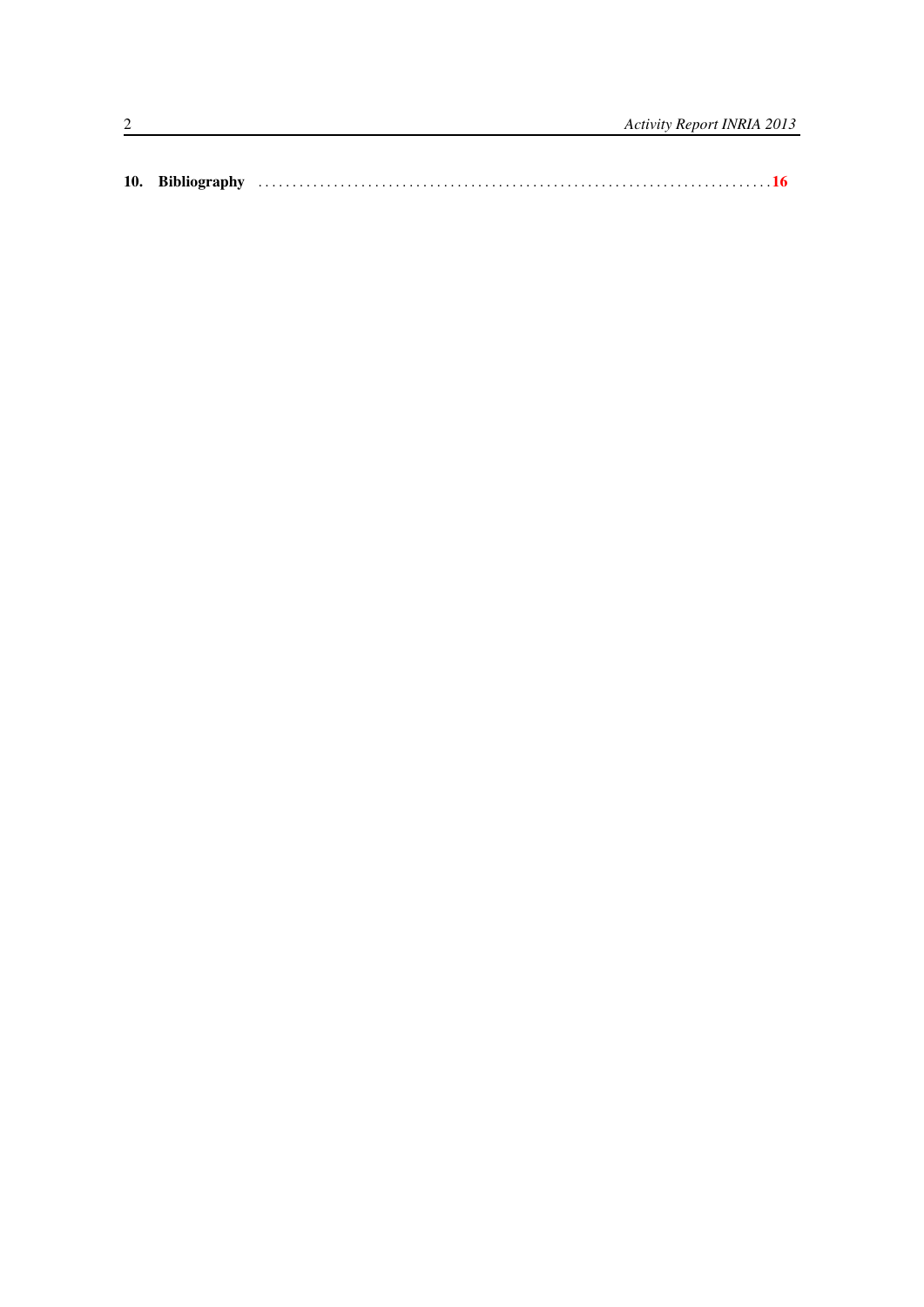# Team CAMUS

Keywords: Compiling, Embedded Systems, Hardware Accelerators, Proofs Of Programs, Formal Methods, Processors

*Creation of the Team:* 2009 July 01.

# <span id="page-4-0"></span>1. Members

#### Faculty Members

Philippe Clauss [Team leader, Univ. Strasbourg, Professor, HdR] Cédric Bastoul [Univ. Strasbourg, Professor, from Sep 2013, HdR] Alain Ketterlin [Univ. Strasbourg, Associate Professor] Vincent Loechner [Univ. Strasbourg, Associate Professor] Nicolas Magaud [Univ. Strasbourg, Associate Professor] Julien Narboux [Univ. Strasbourg, Associate Professor] Éric Violard [Univ. Strasbourg, Associate Professor, HdR]

#### External Collaborator

Alexandra Jimborean [Post-doc, until Dec 2013]

#### PhD Students

Jean-François Dollinger [Univ. Strasbourg] Imen Fassi [Univ. Strasbourg and Univ. El Manar, from Jun 2013] Juan Manuel Martinez Caamaño [Univ. Strasbourg] Aravind Sukumaran-Rajam [Inria, CORDI-S]

#### Administrative Assistant

Isabelle Blanchard [Inria]

#### **Others**

Harrison Capera [Inria, Master student, from May 2013 until Oct 2013] Javier Corti [Inria, Master student, from Mar 2013 until Jul 2013] Dhruva Tirumala Bukkapatnam [Inria, Bachelor student, from Apr 2013 until Oct 2013] Willy Wolff [Master student, from Sep 2013 until Aug 2014]

# <span id="page-4-1"></span>2. Overall Objectives

## 2.1. Overall Objectives

<span id="page-4-2"></span>The CAMUS team is focusing on developping, adapting and extending automatic parallelizing and optimizing techniques, as well as proof and certification methods, for the efficient use of current and future multicore processors.

The team's research activities are organized into five main issues that are closely related to reach the following objectives: performance, correction and productivity. These issues are: static parallelization and optimization of programs (where all statically detected parallelisms are expressed as well as all "hypothetical" parallelisms which would be eventually taken advantage of at runtime), profiling and execution behavior modeling (where expressive representation models of the program execution behavior will be used as engines for dynamic parallelizing processes), dynamic parallelization and optimization of programs (such transformation processes running inside a virtual machine), object-oriented programming and compiling for multicores (where object parallelism, expressed or detected, has to result in efficient runs), and finally program transformations proof (where the correction of many static and dynamic program transformations has to be ensured).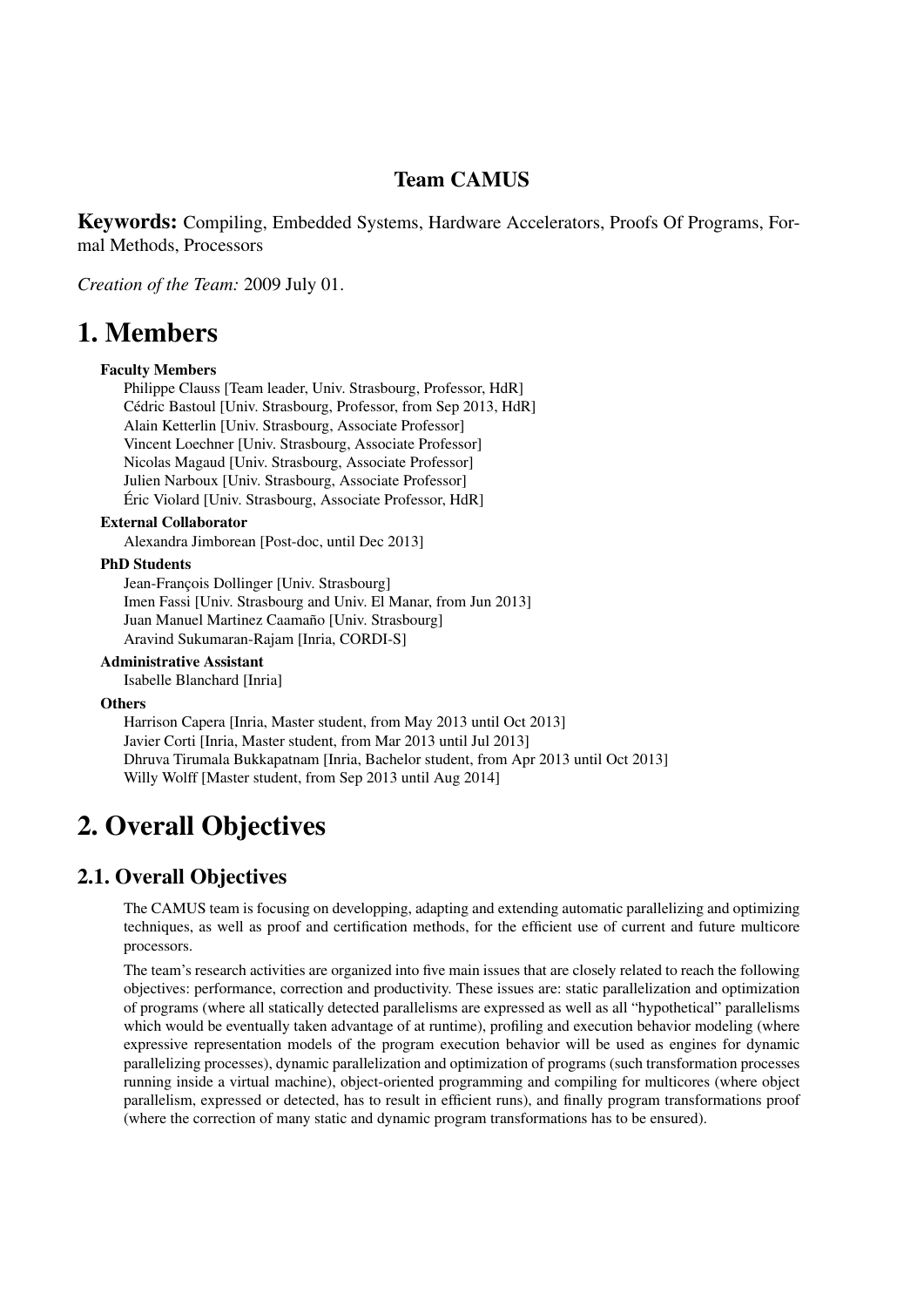# 2.2. Highlights of the Year

<span id="page-5-1"></span><span id="page-5-0"></span>• Sept. 2013, Cédric Bastoul joined the CAMUS team as a Professor of the University of Strasbourg.

# 3. Research Program

# 3.1. Research directions

<span id="page-5-2"></span>The various objectives we are expecting to reach are directly related to the search of adequacy between the sofware and the new multicore processors evolution. They also correspond to the main research directions suggested by Hall, Padua and Pingali in [\[23\]](#page-21-0). Performance, correction and productivity must be the users' perceived effects. They will be the consequences of research works dealing with the following issues:

- Issue 1: Static parallelization and optimization
- Issue 2: Profiling and execution behavior modeling
- Issue 3: Dynamic program parallelization and optimization, virtual machine
- Issue 4: Object-oriented programming and compiling for multicores
- Issue 5: Proof of program transformations for multicores

Efficient and correct applications development for multicore processors needs stepping in every application development phase, from the initial conception to the final run.

Upstream, all potential parallelism of the application has to be exhibited. Here static analysis and transformation approaches (issue 1) must be processed, resulting in a *multi-parallel* intermediate code advising the running virtual machine about all the parallelism that can be taken advantage of. However the compiler does not have much knowledge about the execution environment. It obviously knows the instruction set, it can be aware of the number of available cores, but it does not know the effective available resources at any time during the execution (memory, number of free cores, etc.).

That is the reason why a "virtual machine" mechanism will have to adapt the application to the resources (issue 3). Moreover the compiler will be able to take advantage only of a part of the parallelism induced by the application. Indeed some program information (variables values, accessed memory adresses, etc.) being available only at runtime, another part of the available parallelism will have to be generated on-the-fly during the execution, here also, thanks to a dynamic mechanism.

This on-the-fly parallelism extraction will be performed using speculative behavior models (issue 2), such models allowing to generate speculative parallel code (issue 3). Between our behavior modeling objectives, we can add the behavior monitoring, or profiling, of a program version. Indeed current and future architectures complexity avoids assuming an optimal behavior regarding a given program version. A monitoring process will allow to select on-the-fly the best parallelization.

These different parallelizing steps are schematized on figure [1.](#page-6-3)

The more and more widespread usage of object-oriented approaches and languages emphasizes the need for specific multicore programming tools. The object and method formalism implies specific execution schemes that translate in the final binary by quite distant elementary schemes. Hence the execution behavior control is far more difficult. Analysis and optimization, either static or dynamic, must take into account from the outset this distortion between object-oriented specification and final binary code: how can object or method parallelization be translated (issue 4).

Our project lies on the conception of a production chain for efficient execution of an application on a multicore architecture. Each link of this chain has to be formally verified in order to ensure correction as well as efficiency. More precisely, it has to be ensured that the compiler produces a correct intermediate code, and that the virtual machine actually performs the parallel execution semantically equivalent to the source code: every transformation applied to the application, either statically by the compiler or dynamically by the virtual machine, must preserve the initial semantics. They must be proved formally (issue 5).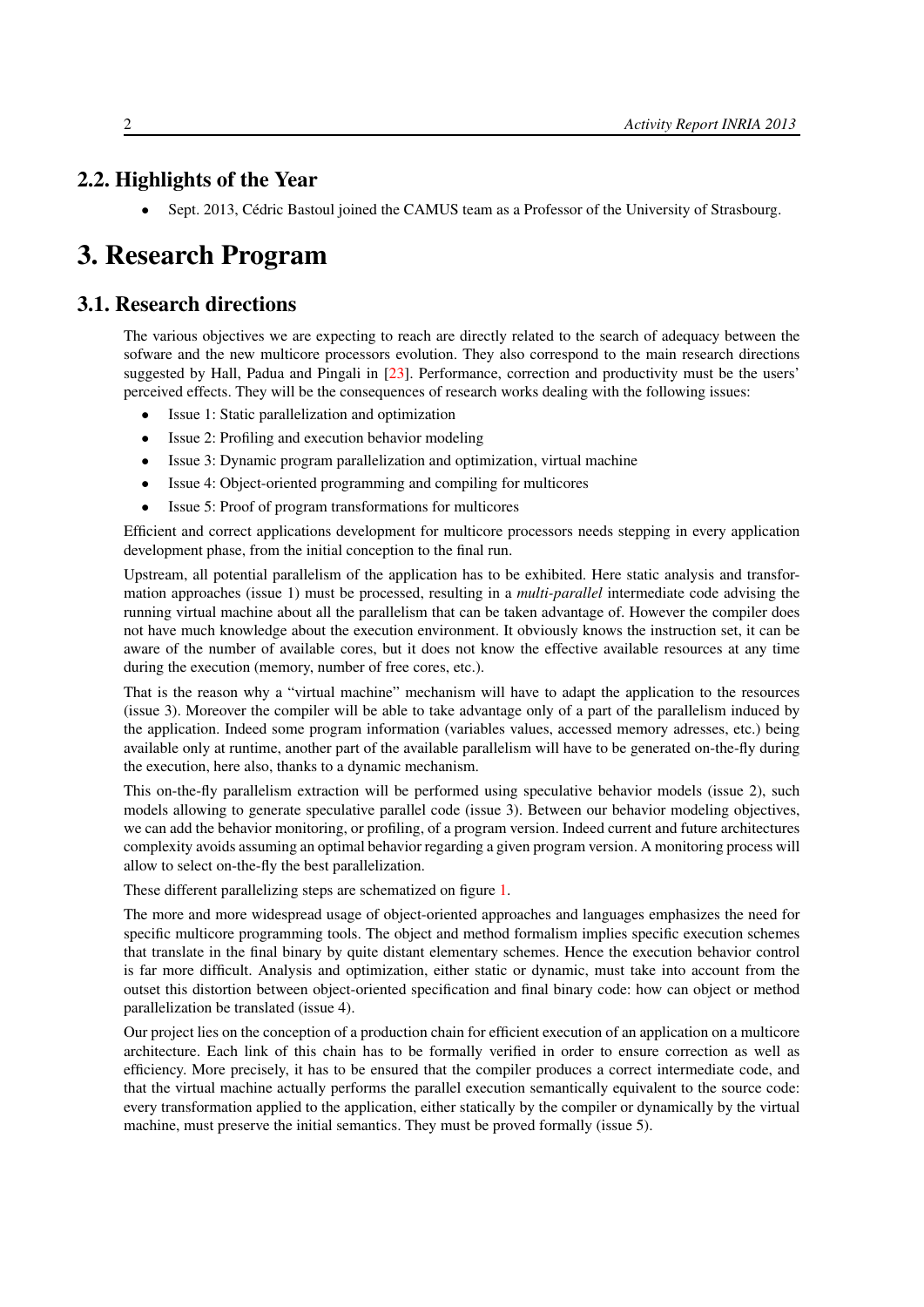<span id="page-6-3"></span>

*Figure 1. Automatic parallelizing steps for multicore architectures*

In the following, those different issues are detailed while forming our global and long term vision of what has to be done.

#### 3.2. Static parallelization and optimization

<span id="page-6-0"></span>Participants: Vincent Loechner, Philippe Clauss, Éric Violard, Jean-François Dollinger, Aravind Sukumaran-Rajam, Juan Manuel Martinez Caamaño.

Static optimizations, from source code at compile time, benefit from two decades of research in automatic parallelization: many works address the parallelization of loop nests accessing multi-dimensional arrays, and these works are now mature enough to generate efficient parallel code [\[21\]](#page-20-0). Low-level optimizations, in the assembly code generated by the compiler, have also been extensively dealt for single-core and require few adaptations to support multicore architectures. Concerning multicore specific parallelization, we propose to explore two research directions to take full advantage of these architectures: adapting parallelization to multicore architecture and expressing many potential parallelisms.

#### 3.3. Profiling and execution behavior modeling

<span id="page-6-1"></span>Participants: Alain Ketterlin, Philippe Clauss, Aravind Sukumaran-Rajam.

The increasing complexity of programs and hardware architectures makes it ever harder to characterize beforehand a given program's run time behavior. The sophistication of current compilers and the variety of transformations they are able to apply cannot hide their intrinsic limitations. As new abstractions like transactional memories appear, the dynamic behavior of a program strongly conditions its observed performance. All these reasons explain why empirical studies of sequential and parallel program executions have been considered increasingly relevant. Such studies aim at characterizing various facets of one or several program runs, *e.g.*, memory behavior, execution phases, etc. In some cases, such studies characterize more the compiler than the program itself. These works are of tremendous importance to highlight all aspects that escape static analysis, even though their results may have a narrow scope, due to the possible incompleteness of their input data sets.

#### 3.4. Dynamic parallelization and optimization, virtual machine

<span id="page-6-2"></span>Participants: Aravind Sukumaran-Rajam, Juan Manuel Martinez Caamaño, Jean-François Dollinger, Alexandra Jimborean, Philippe Clauss, Vincent Loechner, Alain Ketterlin.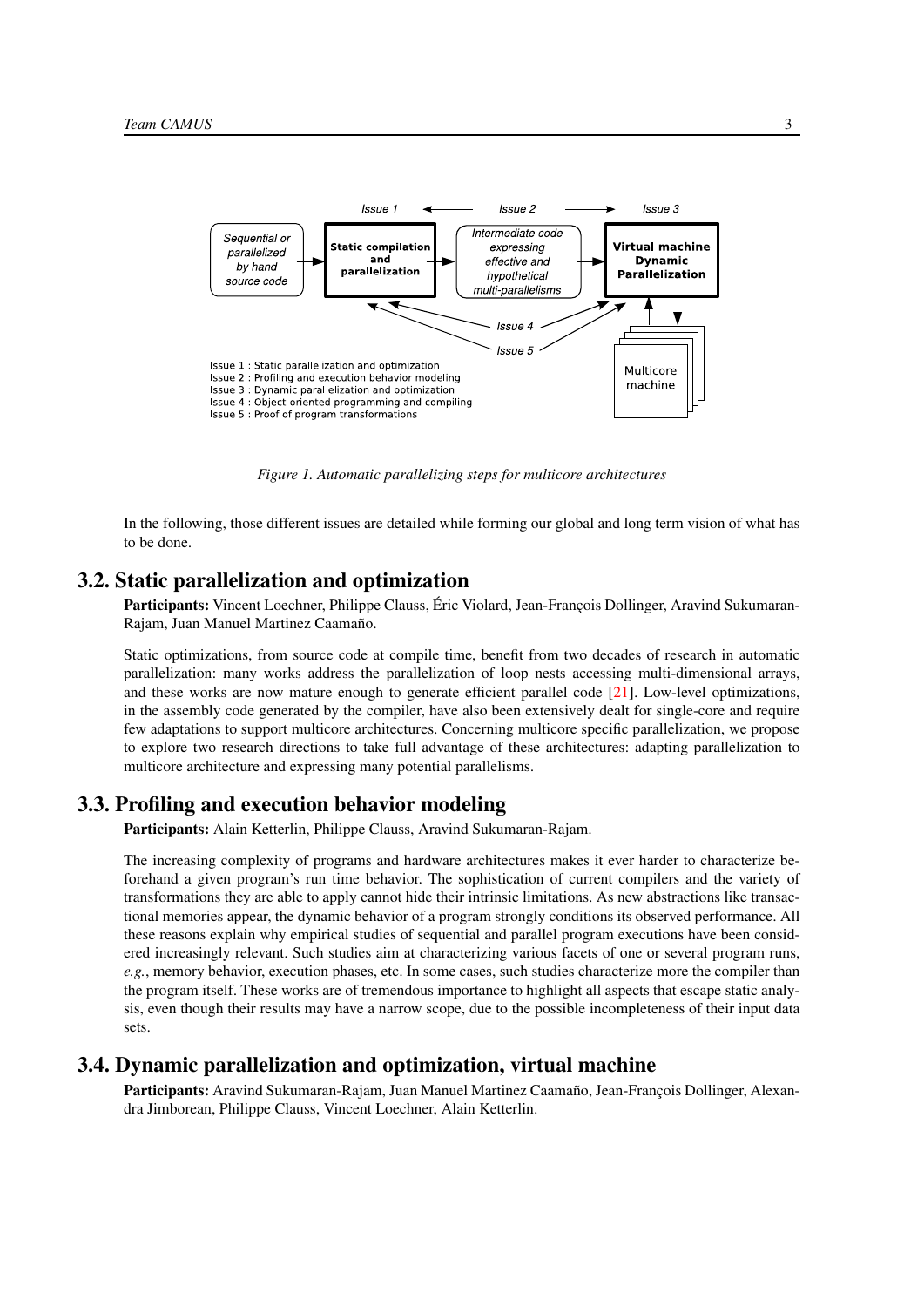This link in the programming chain has become essential with the advent of the new multicore architectures. Still being considered as secondary with mono-core architectures, dynamic analysis and optimization are now one of the keys for controling those new mechanisms complexity. From now on, performed instructions are not only dedicated to the application functionalities, but also to its control and its transformation, and so in its own interest. Behaving like a computer virus, such a process should rather be qualified as a "vitamin". It perfectly knows the current characteristics of the execution environment and owns some qualitative information thanks to a behavior modeling process (issue 2). It appends a significant part of optimizing ability compared to a static compiler, while observing live resources availability evolution.

## 3.5. Proof of program transformations for multicores

<span id="page-7-0"></span>Participants: Éric Violard, Julien Narboux, Nicolas Magaud.

Our main objective consists in certifying the critical modules of our optimization tools (the compiler and the virtual machine). First we will prove the main loop transformation algorithms which constitute the core of our system.

The optimization process can be separated into two stages: the transformations consisting in optimizing the sequential code and in exhibiting parallelism, and those consisting in optimizing the parallel code itself. The first category of optimizations can be proved within a sequential semantics. For the other optimizations, we need to work within a concurrent semantics. We expect the first stage of optimizations to produce data-race free code. For the second stage of optimizations, we will first assume that the input code is data-race free. We will prove those transformations using Appel's concurrent separation logic [\[24\]](#page-21-1). Proving transformations involving program which are not data-race free will constitute a longer term research goal.

# <span id="page-7-1"></span>4. Application Domains

# 4.1. Application Domains

Performance being our main objective, our developments' target applications are characterized by intensive computation phases. Such applications are numerous in the domains of scientific computations, optimization, data mining and multimedia.

Applications involving intensive computations are necessarily high energy consumers. However this consumption can be significantly reduced thanks to optimization and parallelization. Although this issue is not our prior objective, we can expect some positive effects for the following reasons:

- Program parallelization tries to distribute the workload equally among the cores. Thus an equivalent performance, or even a better performance, to a sequential higher frequency execution on one single core, can be obtained.
- Memory and memory accesses are high energy consumers. Lowering the memory consumption, lowering the number of memory accesses and maximizing the number of accesses in the low levels of the memory hierarchy (registers, cache memories) have a positive consequence on execution speed, but also on energy consumption.

# <span id="page-7-2"></span>5. Software and Platforms

## 5.1. PolyLib

<span id="page-7-3"></span>Participant: Vincent Loechner.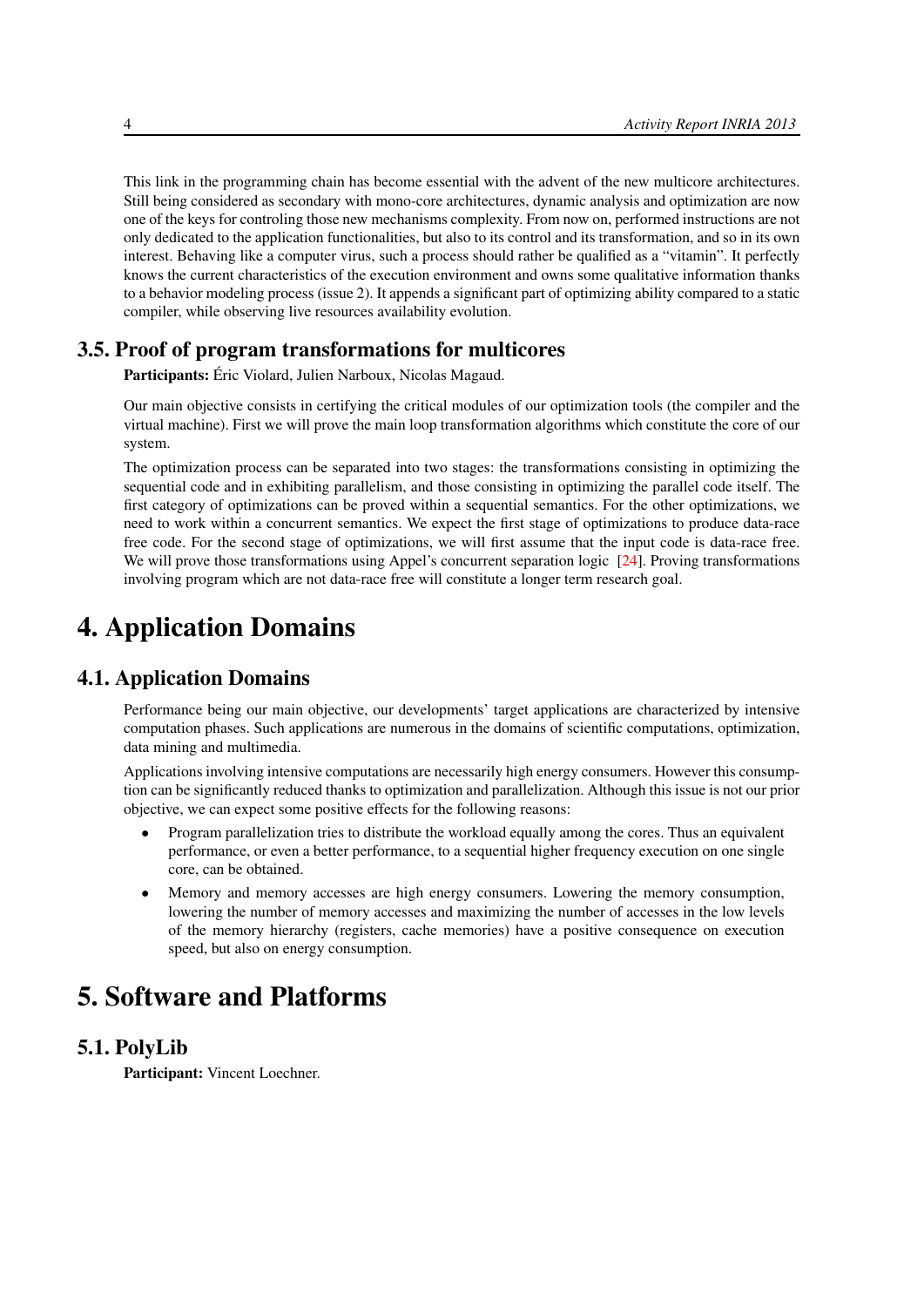PolyLib<sup>1</sup> is a C library of polyhedral functions, that can manipulate unions of rational polyhedra of any dimension, through the following operations: intersection, difference, union, convex hull, simplify, image and preimage. It was the first to provide an implementation of the computation of parametric vertices of a parametric polyhedron, and the computation of an Ehrhart polynomial (expressing the number of integer points contained in a parametric polytope) based on an interpolation method.

It is used by an important community of researchers (in France and the rest of the world) in the area of compilation and optimization using the polyhedral model. Vincent Loechner is the maintainer of this software. It is distributed under GNU General Public License version 3 or later, and it has a Debian package maintained by Serge Guelton (Parkas Projet, Inria Paris - Rocquencourt).

## 5.2. ZPolyTrans

<span id="page-8-0"></span>Participant: Vincent Loechner.

ZPolyTrans<sup>2</sup> is a C library and a set of executables, that permits to compute the integer transformation of a union of parametric Z-polyhedra (the intersection between lattices and parametric polyhedra), as a union of parametric Z-polyhedra. The number of integer points of the result can also be computed. It is build upon PolyLib and Barvinok library. This work is based on some theoretical results obtained by Rachid Seghir and Vincent Loechner [\[29\]](#page-21-2).

It allows for example to compute the number of solutions of a Presburger formula by eliminating existential integer variables, or to compute the number of different data accessed by some array accesses contained in an affine parametric loop nest.

The authors of this software are Rachid Seghir (Univ. Batna, Algeria) and Vincent Loechner. It is distributed under GNU General Public License version 3 or later.

## 5.3. NLR

<span id="page-8-1"></span>Participants: Alain Ketterlin, Philippe Clauss.

We have developed a program implementing our loop-nest recognition algorithm, detailed in [\[7\]](#page-19-1). This standalone, filter-like application takes as input a raw trace and builds a sequence of loop nests that, when executed, reproduce the trace. It is also able to predict forthcoming values at an arbitrary distance in the future. Its simple, text-based input format makes it applicable to all kinds of data. These data can take the form of simple numeric values, or have more elaborate structure, and can include symbols. The program is written in standard ANSI C. The code can also be used as a library.

We have used this code to evaluate the compression potential of loop nest recognition on memory address traces, with very good results. We have also shown that the predictive power of our model is competitive with other models on average.

The software is available upon request to anybody interested in trying to apply loop nest recognition. It has been distributed to a dozen of colleagues around the world. In particular, it has been used by Andres Charif-Rubial for his PhD work (Université de Versailles Saint-Quentin en Yvelines), and is now included in a released tool called MAQAO [\(http://www.maqao.org\)](http://www.maqao.org). Our code is also used by Jean-Thomas ACQUAVIVA, at Commissariat à l'Énergie Atomique, for work on compressing instruction traces. These colleagues have slightly modified the code we gave them. We plan to release a stable version incorporating most of their changes in the near future. We also plan to change the license to avoid such drifts in the future.

# 5.4. Binary files decompiler

<span id="page-8-2"></span>Participant: Alain Ketterlin.

<sup>1</sup> <http://icps.u-strasbg.fr/PolyLib>

<sup>2</sup> <http://ZPolyTrans.gforge.inria.fr>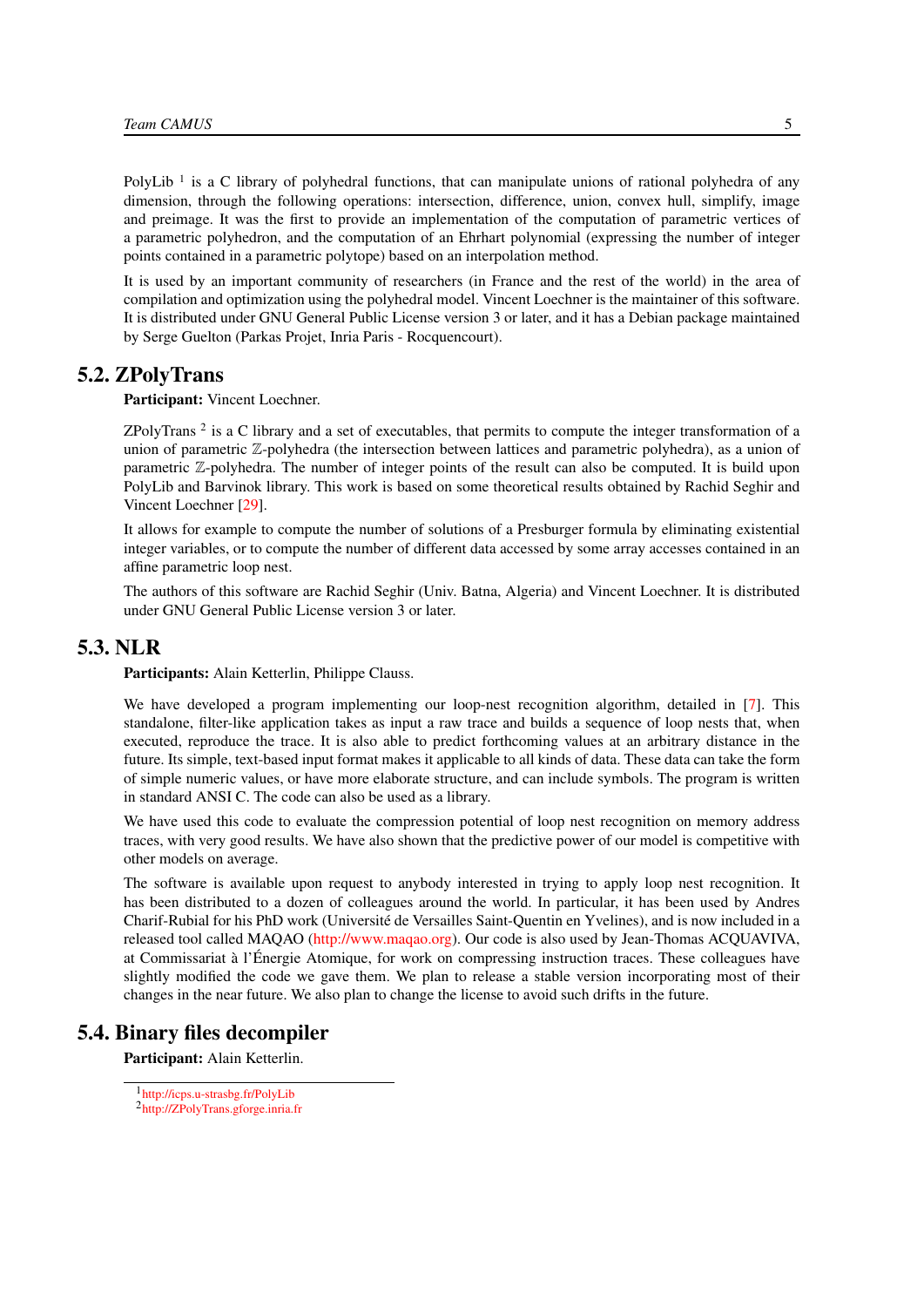Our research on efficient memory profiling has led us to develop a sophisticated decompiler. This tool analyzes x86-64 binary programs and libraries, and extracts various structured representations of the code. It works on a routine per routine basis, and first builds a loop hierarchy to characterize the overall structure of the algorithm. It then puts the code into Static Single Assignment (SSA) form to highlight the fine-grain data-flow between registers and memory. Building on these, it performs the following analyzes:

- All memory addresses are expressed as symbolic expressions involving specific versions of register contents, as well as loop counters. Loop counter definitions are recovered by resolving linearly incremented registers and memory cells, i.e., registers that act as induction variables.
- Most conditional branches are also expressed symbolically (with registers, memory contents, and loop counters). This captures the control-flow of the program, but also helps in defining what amounts to loop "trip-counts", even though our model is slightly more general, because it can represent any kind of iterative structure.

This tool embodies several passes that, as far as we know, do not exist in any existing similar tool. For instance, it is able to track data-flow through stack slots in most cases. It has been specially designed to extract a representation that can be useful in looking for parallel (or parallelizable) loops [\[27\]](#page-21-3). It is the basis of several of our studies.

Because binary program decompilation is especially useful to reduce the cost of memory profiling, our current implementation is based on the Pin binary instrumenter. It uses Pin's API to analyze binary code, and directly interfaces with the upper layers we have developed (e.g., program skeletonization, or minimal profiling). However, we have been careful to clearly decouple the various layers, and to not use any specific mechanism in designing the binary analysis component. Therefore, we believe that it could be ported with minimal effort, by using a binary file format extractor and a suitable binary code parser. It is also designed to abstract away the detailed instruction set, and should be easy to port (even though we have no practical experience in doing so).

We feel that such a tool could be useful to other researchers, because it makes binary code available under abstractions that have been traditionally available for source code only. If sufficient interest emerges, e.g., from the embedded systems community, or from researchers working on WCET, or from teams working on software security, we are willing to distribute and/or to help make it available under other environments.

# 5.5. Parwiz: a dynamic dependency analyser

#### <span id="page-9-0"></span>Participant: Alain Ketterlin.

We have developed a dynamic dependence analyzer. Such a tool consumes the trace of memory (or object) accesses, and uses the program structure to list all the data dependences appearing during execution. Data dependences in turn are central to the search for parallel sections of code, with the search for parallel loops being only a particular case of the general problem. Most current works of these questions are either specific to a particular analysis (e.g., computing dependence densities to select code portions for thread-level speculation), or restricted to particular forms of parallelism (e.g., typically to fully parallel loops). Our tool tries to generalize existing approaches, and focuses on the program structures to provide helpful feedback either to a user (as some kind of "smart profiler"), or to a compiler (for feedback-directed compilation). For example, the tool is able to produce a dependence schema for a complete loop nest (instead of just a loop). It also targets irregular parallelism, for example analyzing a loop execution to estimate the expected gain of parallelization strategies like inspector-executor.

We have developed this tool in relation to our minimal profiling research project. However, the tool itself has been kept independent of our profiling infrastructure, getting data from it via a well-defined trace format. This intentional design decision has been motivated by our work on distinct execution environments: first on our usual x86-64 benchmark programs, and second on less regular, more often written in Java, realworld applications. The latter type of applications is likely the one that will most benefit from such tools, because their intrinsic execution environment does not offer enough structure to allow effective static analysis techniques. Parallelization efforts in this context will most likely rely on code annotations, or specific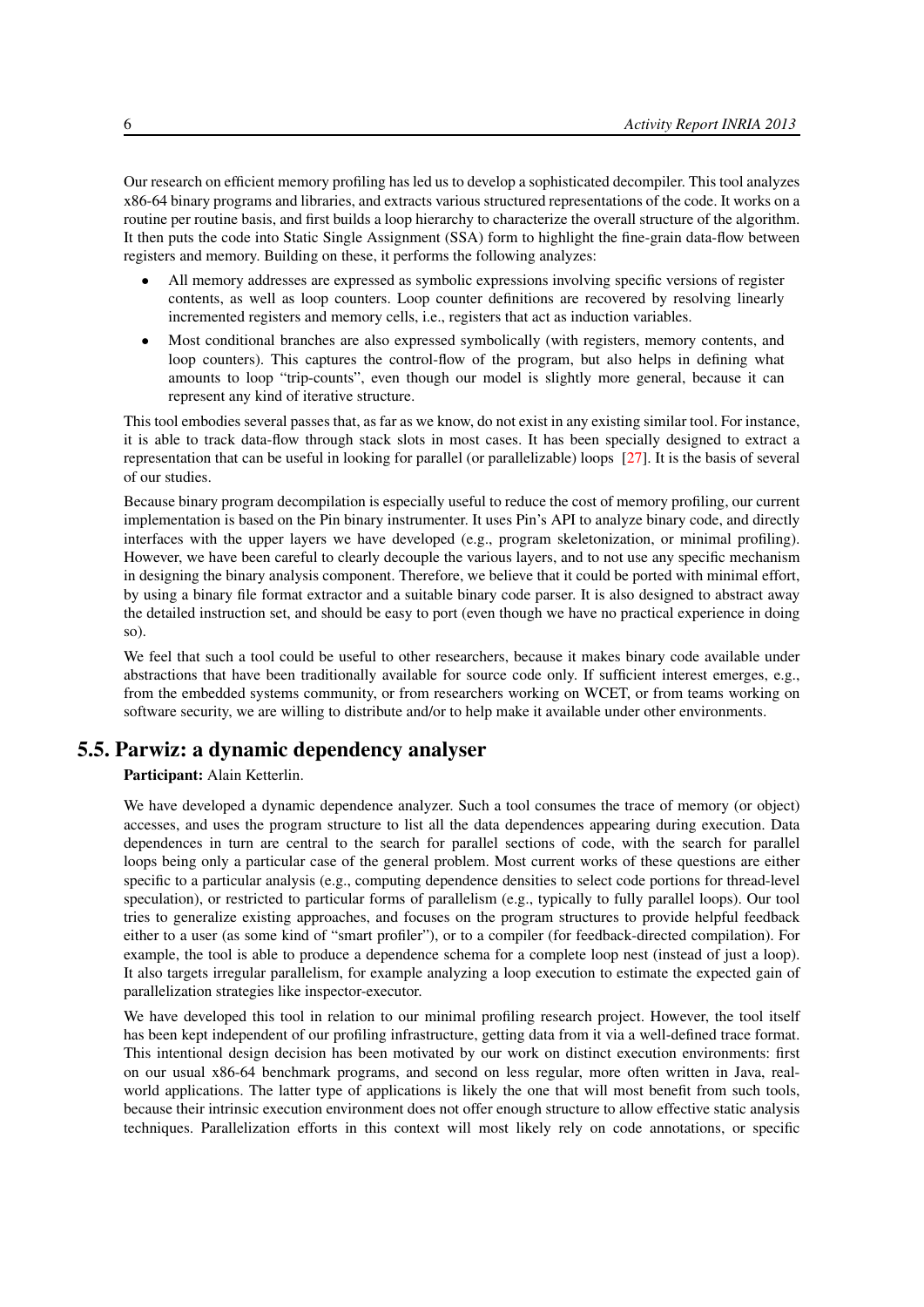programming language constructs. Programmers will therefore need tools to help them choose between various constructs. Our tool has this ambition. We already have a working tool-chain for C/C++/Fortran programs (or any binary program). We are in the process of developing the necessary infrastructure to connect the dynamic dependence profiler to instrumented Java programs. Other managed execution environments could be targeted as well, e.g., Microsoft's .Net architecture, but we have no time and/or workforce to devote to such timeconsuming engineering efforts.

## 5.6. APOLLO software and LLVM

<span id="page-10-0"></span>Participants: Aravind Sukumaran-Rajam, Juan Manuel Martinez Caamaño, Willy Wolff, Alexandra Jimborean, Jean-François Dollinger, Philippe Clauss.

We are developing a new framework called APOLLO (Automatic speculative POLyhedral Loop Optimizer) whose main concepts are based on our previous framework VMAD. However, several important implementation issues are now handled differently in order to improve the performance and usability of the framework, and also to open its evolution to new interesting perspectives. Thus VMAD played the role of a prototype which is now being re-written as a sustainable tool named APOLLO. As VMAD, APOLLO is dedicated to automatic, dynamic and speculative parallelization of loop nests that cannot be handled efficiently at compile-time. It is composed of a static part consisting of specific passes in the LLVM compiler suite, plus a modified Clang frontend, and a dynamic part consisting of a runtime system. It is described in more details in subsection [6.1.](#page-11-5)

Aravind Sukumaran-Rajam (PhD student), Juan Manuel Martinez Caamaño (PhD student), Jean-François Dollinger (PhD student), Willy Wolff (Master student) and Philippe Clauss are the main contributors of APOLLO. It will soon be distributed.

#### 5.7. IBB source-to-source compiler

<span id="page-10-1"></span>Participants: Imen Fassi, Philippe Clauss.

We have developed a multifor-compiler called IBB for Iterate-But-Better. IBB translates any C program containing multifor-loops into an equivalent C program in which all multifor-loops are replaced with equivalent for-loops. The resulting source code can then be compiled using any C compiler to produce executable code. IBB will soon be distributed.

### 5.8. Polyhedral prover

<span id="page-10-2"></span>Participants: Nicolas Magaud, Julien Narboux, Éric Violard [correspondant].

We are currently developing a formal proof of program transformations based on the polyhedral model. We use the CompCert verified compiler [\[28\]](#page-21-4) as a framework. This tool is written in the specification language of Coq.

## 5.9. CLooG

<span id="page-10-3"></span>Participant: Cédric Bastoul.

 $C$ LooG<sup>3</sup> is a free software and library to generate code (or an abstract syntax tree of a code) for scanning Z-polyhedra. That is, it finds a code (e.g. in C, FORTRAN...) that reaches each integral point of one or more parameterized polyhedra. CLooG has been originally written to solve the code generation problem for optimizing compilers based on the polyhedral model. Nevertheless it is used now in various area e.g. to build control automata for high-level synthesis or to find the best polynomial approximation of a function. CLooG may help in any situation where scanning polyhedra matters. While the user has full control on generated code quality, CLooG is designed to avoid control overhead and to produce a very effective code. CLooG is widely used (including by GCC and LLVM compilers), disseminated (it is installed by default by the main Linux distributions) and considered as the state of the art in polyhedral code generation.

<sup>3</sup> <http://www.cloog.org>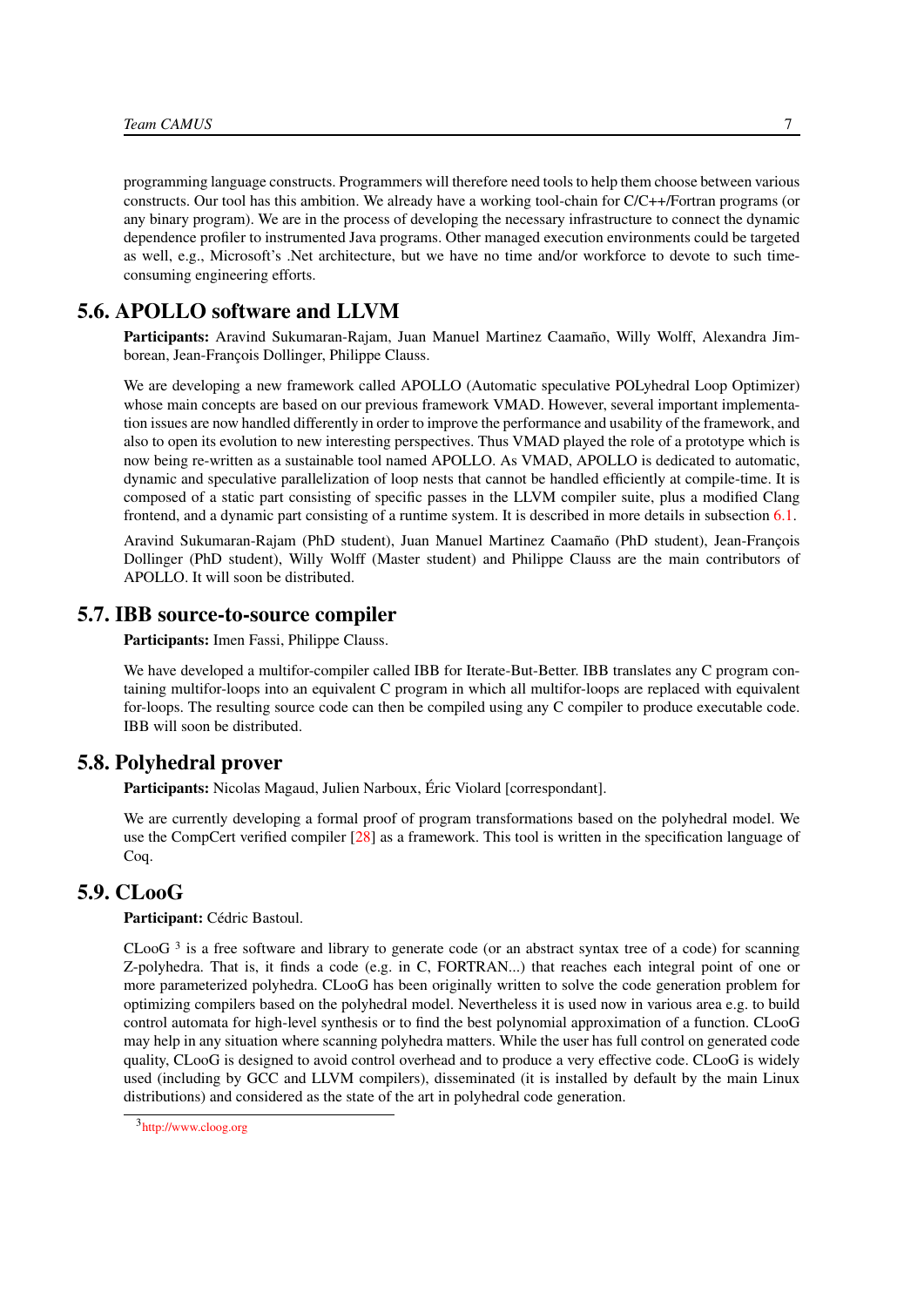# 5.10. OpenScop

<span id="page-11-0"></span>Participant: Cédric Bastoul.

OpenScop<sup>4</sup> is an open specification that defines a file format and a set of data structures to represent a static control part (SCoP for short), i.e., a program part that can be represented in the polyhedral model. The goal of OpenScop is to provide a common interface to the different polyhedral compilation tools in order to simplify their interaction. To help the tool developers to adopt this specification, OpenScop comes with an example library (under 3-clause BSD license) that provides an implementation of the most important functionalities necessary to work with OpenScop.

# 5.11. Clan

<span id="page-11-1"></span>Participant: Cédric Bastoul.

Clan  $<sup>5</sup>$  is a free software and library which translates some particular parts of high level programs written in C,</sup> C++, C# or Java into a polyhedral representation called OpenScop. This representation may be manipulated by other tools to, e.g., achieve complex analyses or program restructurations (for optimization, parallelization or any other kind of manipulation). It has been created to avoid tedious and error-prone input file writing for polyhedral tools (such as CLooG, LeTSeE, Candl etc.). Using Clan, the user has to deal with source codes based on C grammar only (as C, C++, C# or Java). Clan is notably the frontend of the two major high-level compilers Pluto and PoCC.

# 5.12. Candl

#### <span id="page-11-2"></span>Participant: Cédric Bastoul.

Candl <sup>6</sup> is a free software and a library devoted to data dependences computation. It has been developed to be a basic bloc of our optimizing compilation tool chain in the polyhedral model. From a polyhedral representation of a static control part of a program, it is able to compute exactly the set of statement instances in dependence relation. Hence, its output is useful to build program transformations respecting the original program semantics. This tool has been designed to be robust and precise. It implements some usual techniques for data dependence removal, as array privatization or array expansion, offers simplified abstractions like dependence vectors and performs violation dependence analysis. Candl is notably the dependence analyzer of the two major high-level compilers Pluto and PoCC.

#### 5.13. Clay

#### <span id="page-11-3"></span>Participant: Cédric Bastoul.

Clay <sup>7</sup> is a free software and library devoted to semi-automatic optimization using the polyhedral model. It can input a high-level program or its polyhedral representation and transform it according to a transformation script. Classic loop transformations primitives are provided. Clay is able to check for the legality of the complete sequence of transformation and to suggest corrections to the user if the original semantics is not preserved. Clay is still experimental at this report redaction time but is already used during advanced compilation labs at Paris-Sud University and is one of the foundations of our ongoing work on simplifying code manipulation by programmers.

# <span id="page-11-4"></span>6. New Results

# 6.1. VMAD and APOLLO

<span id="page-11-5"></span>The goal of the APOLLO project is to provide a set of annotations (pragmas) that the user can insert in the source code to perform advanced analyses and optimizations, for example dynamic speculative parallelization. It is based on the prototype VMAD developed previously by the team between 2009 and 2012.

<sup>4</sup> <http://icps.u-strasbg.fr/~bastoul/development/openscop>

<sup>5</sup> <http://icps.u-strasbg.fr/~bastoul/development/clan>

<sup>6</sup> <http://icps.u-strasbg.fr/~bastoul/development/candl>

<sup>7</sup> <http://icps.u-strasbg.fr/~bastoul/development/clay>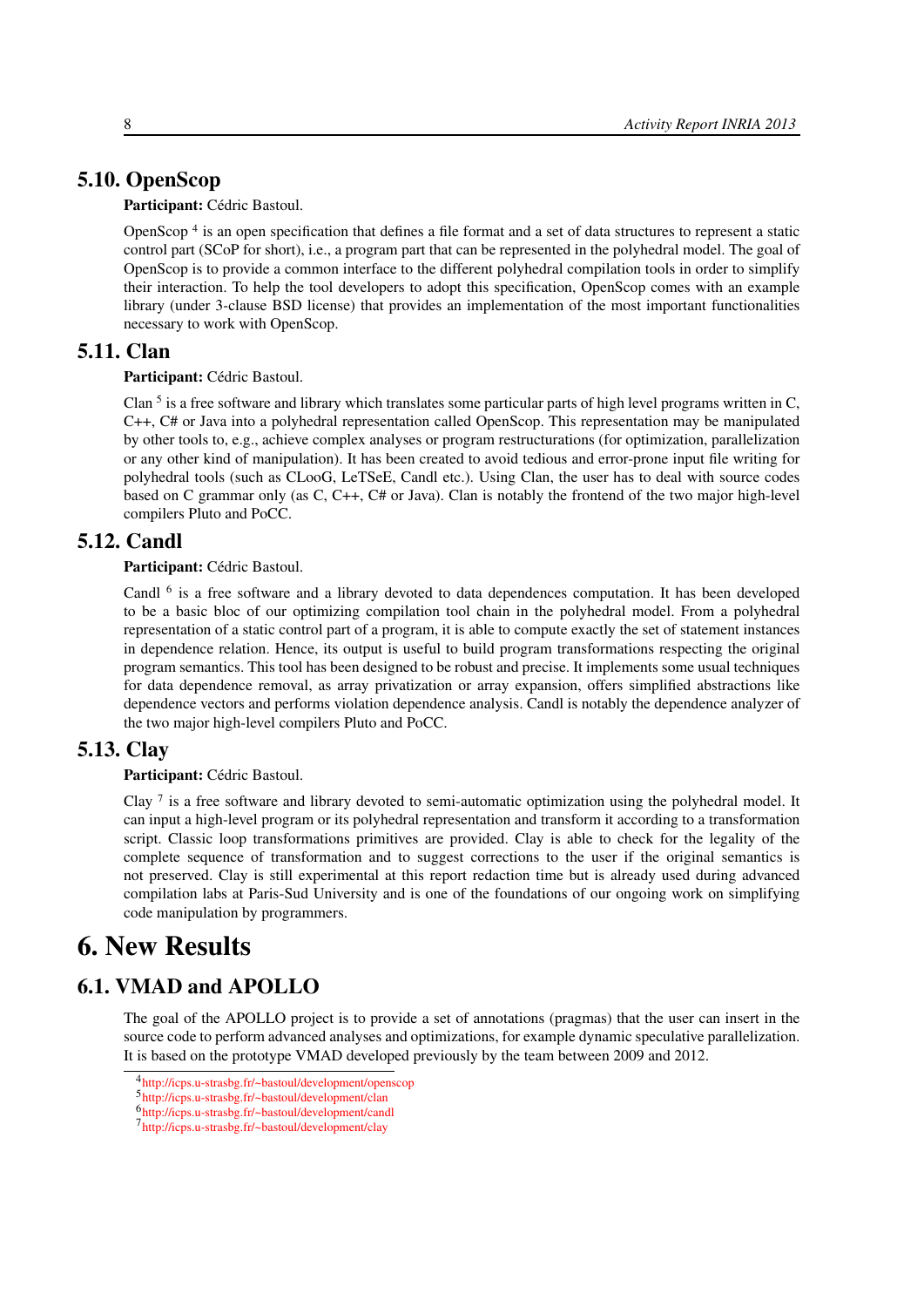APOLLO includes a modified LLVM compiler and a runtime system. The program binary files are first generated by our compiler to include necessary data, instrumentation instructions, parallel code skeletons, and callbacks to the runtime system which is implemented as a dynamic library. External modules associated to specific analyses and transformations are dynamically loaded when required at runtime.

APOLLO uses sampling and multi-versioning to limit the runtime overhead (profiling, analysis, and code generation). At runtime, targeted codes are launched by successive chunks that can be either original, instrumented or optimized/parallelized versions. After each chunk execution, decisions can be taken relatively to the current optimization strategy. APOLLO is handling advanced memory access profiling [\[26\]](#page-21-5), [\[17\]](#page-20-1) through linear interpolation of the addresses, dynamic dependence analysis [\[18\]](#page-20-2), version selection [\[26\]](#page-21-5) and speculative polyhedral parallelization [\[22\]](#page-20-3), [\[17\]](#page-20-1).

Alexandra Jimborean defended her PhD thesis on this topic in 2012 [\[25\]](#page-21-6).

In 2012, Aravind Sukumaran-Rajam started his PhD in our team to extend this work in order to handle more general programs which do not exhibit a pure polyhedral memory behavior. The investigated approach will explore approximative modelling of dependences still allowing advanced optimizing transformations of loop nests. A main issue concerns speculation verification when using approximative modelling.

Juan Manuel Martinez started his PhD in our team in 2013, with the goal of improving the flexibility of the parallel code generation phase inside Apollo. Indeed, although code skeletons are a good solution to fast dynamic parallel code generation, their shapes limit the kind of optimizing transformations that may be applied at runtime. Juan Manuel's work consists in defining elementary code skeletons that may be assembled at runtime to form a large panel of possible codes. These elementary skeletons will be defined as the objects forming the Apollo specific intermediate representation. Juan Manuel Martinez is a former master student of the University of Buenos Aires, Argentina (associate team EA-Ancome), and has already been working on VMAD to make the code generation support tiling. He defended his master thesis on this subject in October 2013 at the University of Buenos Aires.

Jean-Fran cois Dollinger will extend the framework to handle heterogeneous architectures (GPGPUs) in 2014. Willy Wolff, a master student from the University of Strasbourg, joined the APOLLO group in September 2013. His work is to implement just-in-time compilation in the APOLLO framework.

#### 6.2. The Multifor programming construct

<span id="page-12-0"></span>We have proposed a new programming control structure called "multifor", allowing to take advantage of optimization and parallelization opportunities that are not easily attainable using the standard programming structures.

In a multifor-loop, several loops whose bodies are run in interleaved fashion can be defined. Respective iteration domains are mapped onto each other according to a run frequency – the grain – and a relative position – the offset. Imen Fassi developped a source-to-source compiler called IBB (Iterate-But-Better) which is automatically translating any C source code containing multifor-loops into an equivalent source code where multifor-loops have been transformed into equivalent for-loops. Traditional polyhedral software tools, and particularly CLooG [\[21\]](#page-20-0), are used to generate the corresponding code. Additionally, a promising perspective related to non-linear mapping of iteration spaces has also been developed, yielding to run a loop nest inside any other one by solving the problem of inverting "ranking Ehrhart polynomials".

This work is the PhD work of Imen Fassi, who started her work in 2013 and who is co-advised by Yosr Slama, Assistant Professor at the University El Manar in Tunis, Tunisia, and Philippe Clauss. A first paper [\[15\]](#page-20-4) on this topic has been published at the IMPACT workshop that was held in conjunction with the HIPEAC conference in Berlin, Germany, in January 2013. Another paper describing the IBB compiler and showing the efficiency of multifor codes has been submitted to an international conference.

Obviously, reasoning on such a syntactic sugar suppose an associated precise and unambiguous meaning. Therefore a denotational semantics has been defined that resolves all such semantic issues and that is well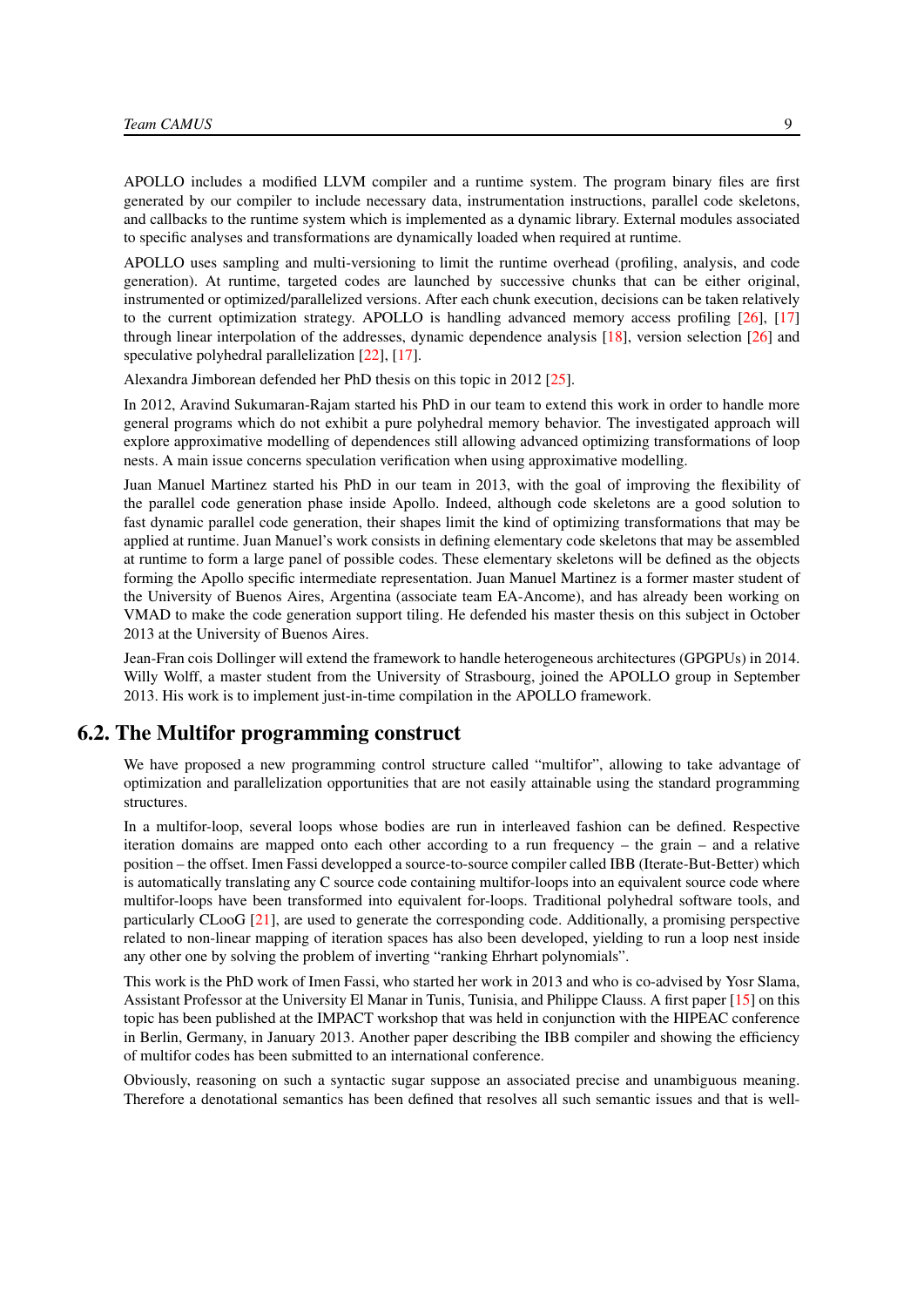suited to prove code transformations. It has been presented to the French community of Compilation during the sixth meeting in Annecy <sup>8</sup> .

## 6.3. CPU+GPU adaptive computation

<span id="page-13-0"></span>In this work, we aim to automatically use CPU and GPU to jointly execute a parallel code. To ensure load balance between different PUs, thus to preserve performance, it is necessary to consider the underlying hardware and the program parameters. Compiler optimizations, execution context, hardware availability and specification make it difficult to determine execution times statically. To overcome this hurdle we rely on a portable and automatic method for predicting execution times of statically generated codes on multicore CPUs and on CUDA GPUs. This approach relies on three stages: automatic code generation, offline profiling and online prediction.

This is the latest result of PhD student Jean-François Dollinger, advised by Vincent Loechner since 2011. Preliminary results, a "fastest-wins" algorithm between a multicore CPU and the best predicted GPU code version, was published in 2013 in ICPP [\[14\]](#page-20-5). We are currently writing a conference paper presenting the latest advances, and preparing a journal paper to be submitted in 2014, before Jean-François Dollinger's PhD defense by the end of the year.

## 6.4. Minimizing the synchronization overhead of X10 programs

<span id="page-13-1"></span>The CAMUS team has for long focused on compiling, optimizing, and parallelizing *sequential* programs. The project described in this section is somewhat unusual in this context, in that it targets programs written in an explicitly parallel language, and applies polyhedral modeling techniques to reschedule computations, effectively introducing parallel-to-parallel program transformations. This work has been done in collaboration with the Inria COMPSYS team at ENS Lyon, and first results will be presented at the *Compiler Construction* conference (CC'14) in April 2014.

The need to leverage the computing power of multi-core processors (and distributed computers) has lead to the design of explicitly parallel programming languages. Such languages often employ a fork/join model, and include syntax to launch and synchronize tasks (also called activities) with well-defined semantics. This brings parallel constructions under the control of the compiler, and introduces new optimization opportunities. Our work has focused on the various synchronization primitives available to the programmer, and more specifically on how one type of synchronization can be replaced with another for specific classes of programs, the goal being to minimize the synchronization overhead. We have demonstrated significant speedups on programs written using the X10 programming language, and have obtained similar results on equivalent Habanero-Java programs.

More specifically, our proposed optimization works by eliminating the use of clocks in X10 programs whose activities can be characterized with a polyhedral time-domain. The X10 language basically has two activity synchronization primitives: one is the explicit use of "clocks" (synchronization barriers) during activity execution, the other is the implicit use of activity containers that synchronize only on the end of activities. Under reasonable conditions on the patterns of activity creation and control, we have shown that long-running activities using clocks can be replaced by short-lived activities synchronized only on the end of their containers, and that this transformation provides a significant gain at run time. This work has two main contributions. First, it extends a known transformation framework to the case where the original program is already parallel. Second, it shows that the polyhedral model has applications far beyond its current use in data dependence and memory locality analyzes. This work also opens up new research directions. First, it turns out that our transformation is far more general than the use we currently make of it, and therefore that it provides a solid basis for other optimizations of parallel programs. Second, the polyhedral model we have developed provides an immediate cost model for synchronization primitives, which is not used in our current work, but may provide sound heuristics to adapt the optimization phase to the characteristics of specific run time components. We plan to explore these aspects in the near future.

<sup>8</sup> [http://compilation.gforge.inria.fr/2013\\_04\\_Annecy](http://compilation.gforge.inria.fr/2013_04_Annecy)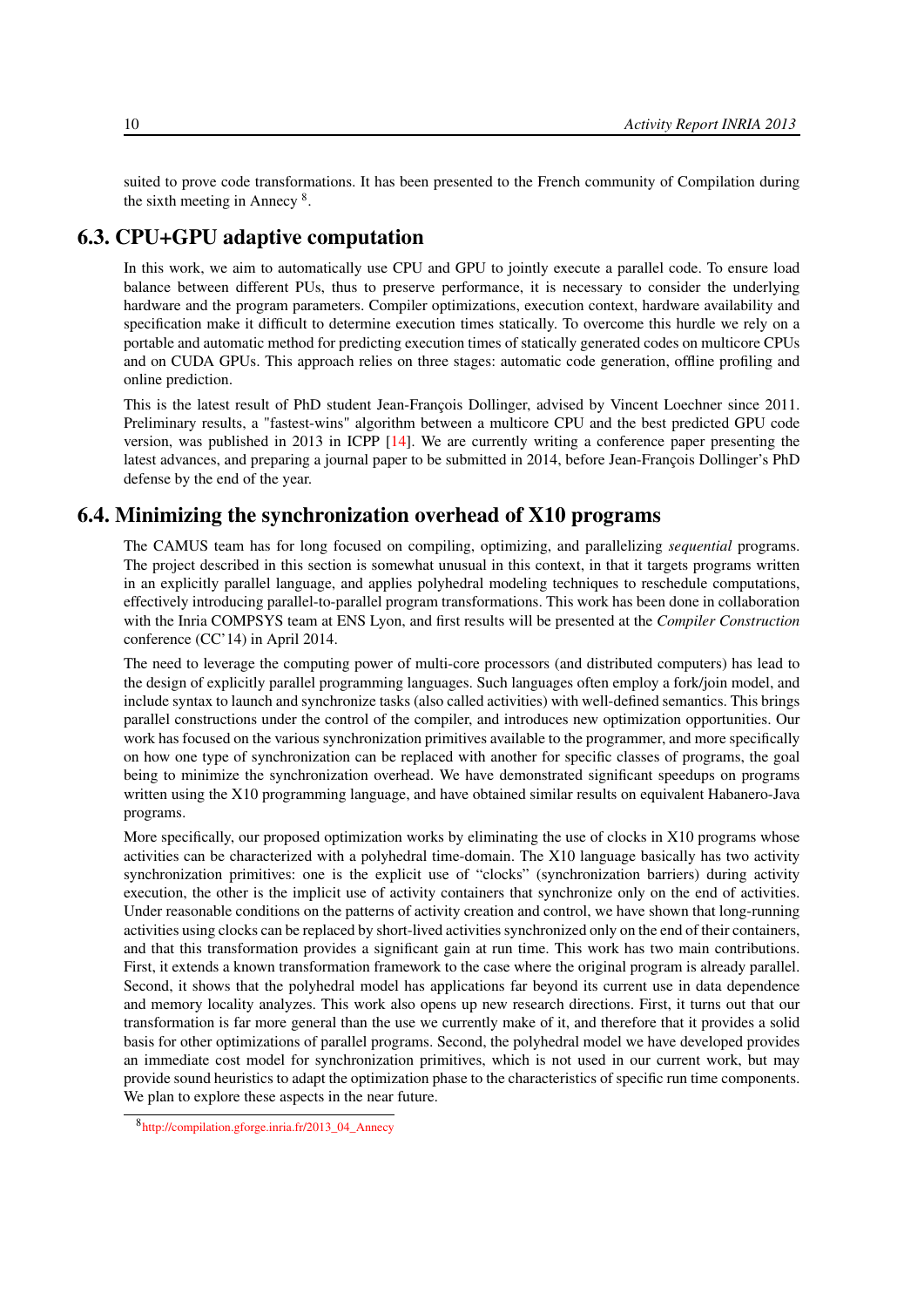This work has been done in collaboration with Paul Feautrier, member of the COMPSYS Inria team, in ENS Lyon. The CAMUS team has invited Paul Featrier for one week in June 2013 in Strasbourg. We are currently seeking funding to organize more frequent stays at either Lyon or Strasbourg.

This work has been invited for presentation at the LCPC workshop held in Lyon in July 2013 [\(http://](http://labexcompilation.ens-lyon.fr/cpc2013) [labexcompilation.ens-lyon.fr/cpc2013\)](http://labexcompilation.ens-lyon.fr/cpc2013). An extended version of this work has been accepted for publication at the *Compiler Construction* conference, to be held in April 2014.

#### 6.5. Switcheable scheduling

<span id="page-14-0"></span>Parallel applications used to be executed alone until their termination on partitions of supercomputers. The recent shift to multicore architectures for desktop and embedded systems is raising the problem of the coexistence of several parallel programs. Operating systems already take into account the *affinity* mechanism to ensure a thread will run only onto a subset of available processors (e.g., to reuse data remaining in the cache since its previous execution). But this is not enough, as demonstrated by the large performance gaps between executions of a given parallel program on desktop computers running several processes. To support many parallel applications, advances must be made on the system side (scheduling policies, runtimes, memory management...). However, automatic optimization and parallelization can play a significant role by generating programs with dynamic-auto-tuning capabilities to adapt themselves to the complete execution context, including the system load.

Our approach is to design at compile-time programs that can adapt at run-time to the execution context. The originality of our solution is to rely on *switcheable scheduling*, a selected set of program restructuring which allows to swap between program versions at some meeting points without backtracking. A first step selects pertinent versions according to their performance behavior on some execution contexts. The second step builds the auto-adaptive program with the various versions. Then at runtime the program selects the best version by a low overhead sampling and profiling of the versions, ensuring every computation is useful.

This work is an addition to the research directions of CAMUS related to dynamic optimization. It has been started at Paris-Sud University by Cédric Bastoul before he joined CAMUS during this year. This is an ongoing work with the PhD student Lénaïc Bagnères (GRAND-LARGE Team at Inria Saclay-Île-de-France, co-advised by Christine Eisenbeis and Cédric Bastoul). The first results have been presented in 2013 at the HiPEAC Computing System Week<sup>9</sup> and at the Rencontres Françaises de Compilation <sup>10</sup>.

#### 6.6. Interactive Code Restructuring

<span id="page-14-1"></span>This work falls within the exploration and development of semi-automatic programs optimization techniques. It consists in designing and evaluating new visualization and interaction techniques for code restructuring, by defining and taking advantage of visual representations of the underlying mathematical model. The main goal is to assist programmers during program optimization tasks in a safe and efficient way, even if they neither have expertise into code restructuring nor knowledge of the underlying theories. This project is an important step for the efficient use and wider acceptance of semi-automatic optimization techniques, which are still tedious to use and incomprehensible for most programmers. More generally, this research is also investigating new presentation and manipulation techniques for code, algorithms and programs, which could lead to many practical applications: collaboration, tracking and verification of changes, visual search in large amount of code, teaching, etc.

This is a rather new research direction which strengthen CAMUS's static parallelization and optimization issue. It has been initiated at Paris-Sud University as a collaboration between Compilation, represented by Cédric Bastoul before he joined CAMUS during this year, and Human-Machine Interaction, represented by Stéphane Huot from the IN-SITU Team at Inria Saclay-Île-de-France. This work is essentially the PhD topic of Alexander Zinenko (IN-SITU Team at Inria Saclay-Île-de-France, co-advised by Stéphane Huot and Cédric Bastoul, CORDI Grant) which started in 2013.

<sup>9</sup> <http://www.hipeac.net/thematic-session/let-us-push-thread-level-speculation>

<sup>10</sup><http://compil13.cri.mines-paristech.fr>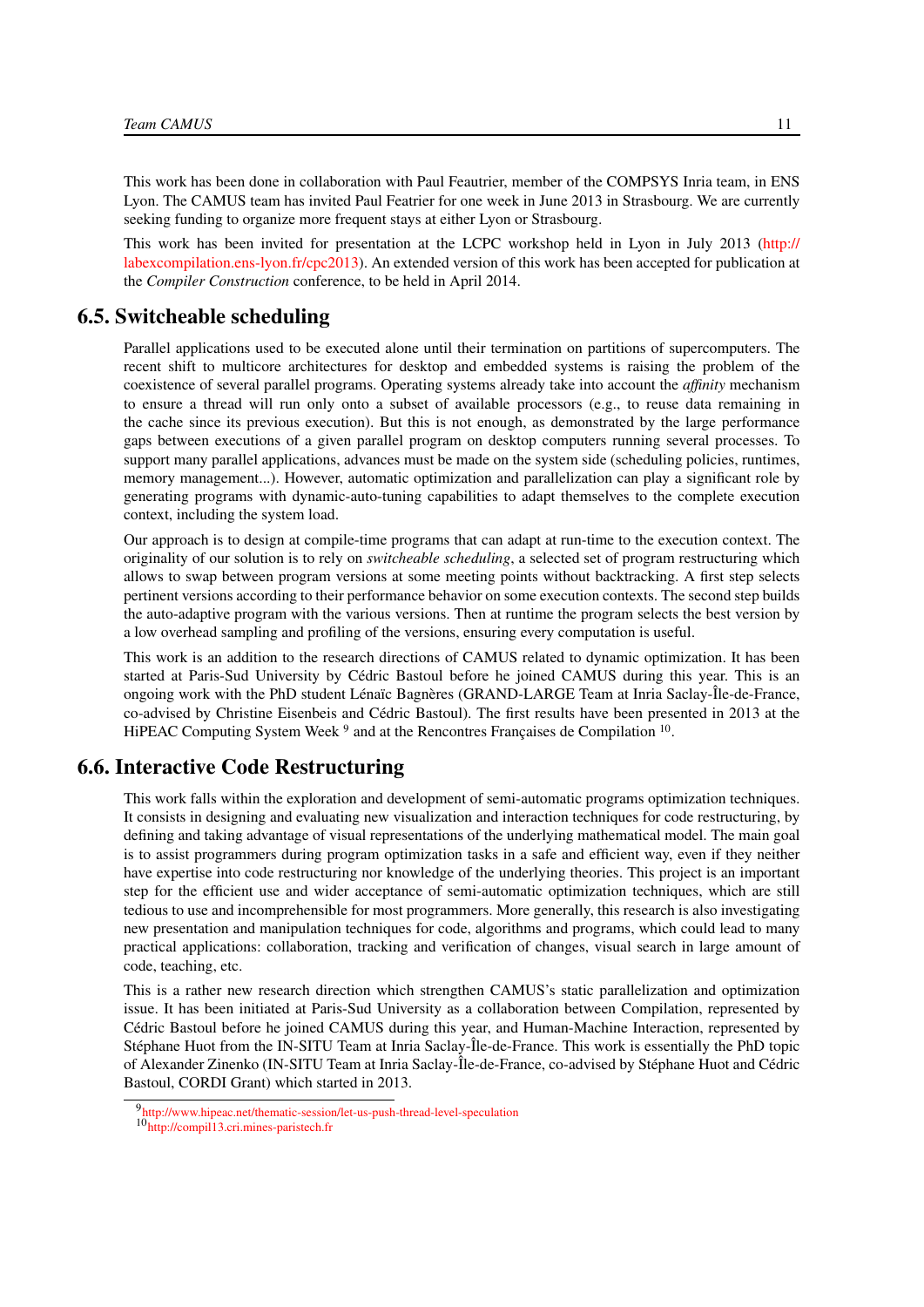# <span id="page-15-0"></span>7. Bilateral Contracts and Grants with Industry

# 7.1. Bilateral Contracts with Industry

A contract with the French company Kalray [\(http://www.kalray.eu\)](http://www.kalray.eu) was established early 2013. It provided to the team the Kalray 256-core MPPA platform and necessary funding to recruit a student for a 6-months internship: Dhruva Tirumala Bukkapatnam. A deep evaluation of the platform regarding performance and programming strategies has been accomplished. Moreover, an extension of the source-to-source compiler Pluto [\(http://pluto-compiler.sourceforge.net\)](http://pluto-compiler.sourceforge.net), allowing to automatically generate code adapted for the MPPA has been mostly implemented.

# <span id="page-15-1"></span>8. Partnerships and Cooperations

## 8.1. National Initiatives

<span id="page-15-2"></span>Philippe Clauss, Alain Ketterlin, Cédric Bastoul and Vincent Loechner are involved in the Inria Large Scale Initiative entitled "Large scale multicore virtualization for performance scaling and portability" and regrouping several french researchers in compilers, parallel computing and program optimization. The project started officially in January 2013. In this context and since January 2013, Philippe Clauss is co-advising with Erven Rohou of the Inria team ALF, Nabil Hallou's PhD thesis focusing on dynamic optimization of binary code.

The CAMUS team is taking part of the NANO 2017 national research program with the company STMicroelectronics, starting January 2014.

# <span id="page-15-3"></span>8.2. European Initiatives

#### *8.2.1. Collaborations in European Programs, except FP7*

#### Program: ITEA

Project acronym: MANY

Project title: Many-core Programming and Resource Management for High-Performance Embedded Systems

Duration: 09/2011 - 08/2014

Coordinator: XDIN

Other partners: France: Thales Communications and Security, CAPS Entreprise, Telecom SudParis; Spain: UAB; Sweden: XDIN; Korea: ETRI, TestMidas, SevenCore; Netherlands: Vector Fabrics, ST-Ericsson, TU Eindhoven; Belgium: UMONS.

Abstract: Adapting Industry for the for the disruptive landing of many-core processors in Embedded Systems in order to provide scalable, reusable and very fast sofware development.

# <span id="page-15-4"></span>8.3. International Initiatives

#### <span id="page-15-5"></span>*8.3.1. Inria Associate Teams*

*8.3.1.1. ANCOME*

Title: Memory and applications memory behavior

Inria principal investigator: Philippe Clauss

International Partner (Institution - Laboratory - Researcher):

University of Buenos Aires (Argentina) - Departamento de Computación, Facultad de Ciencias Exactas y Naturales - Philippe Clauss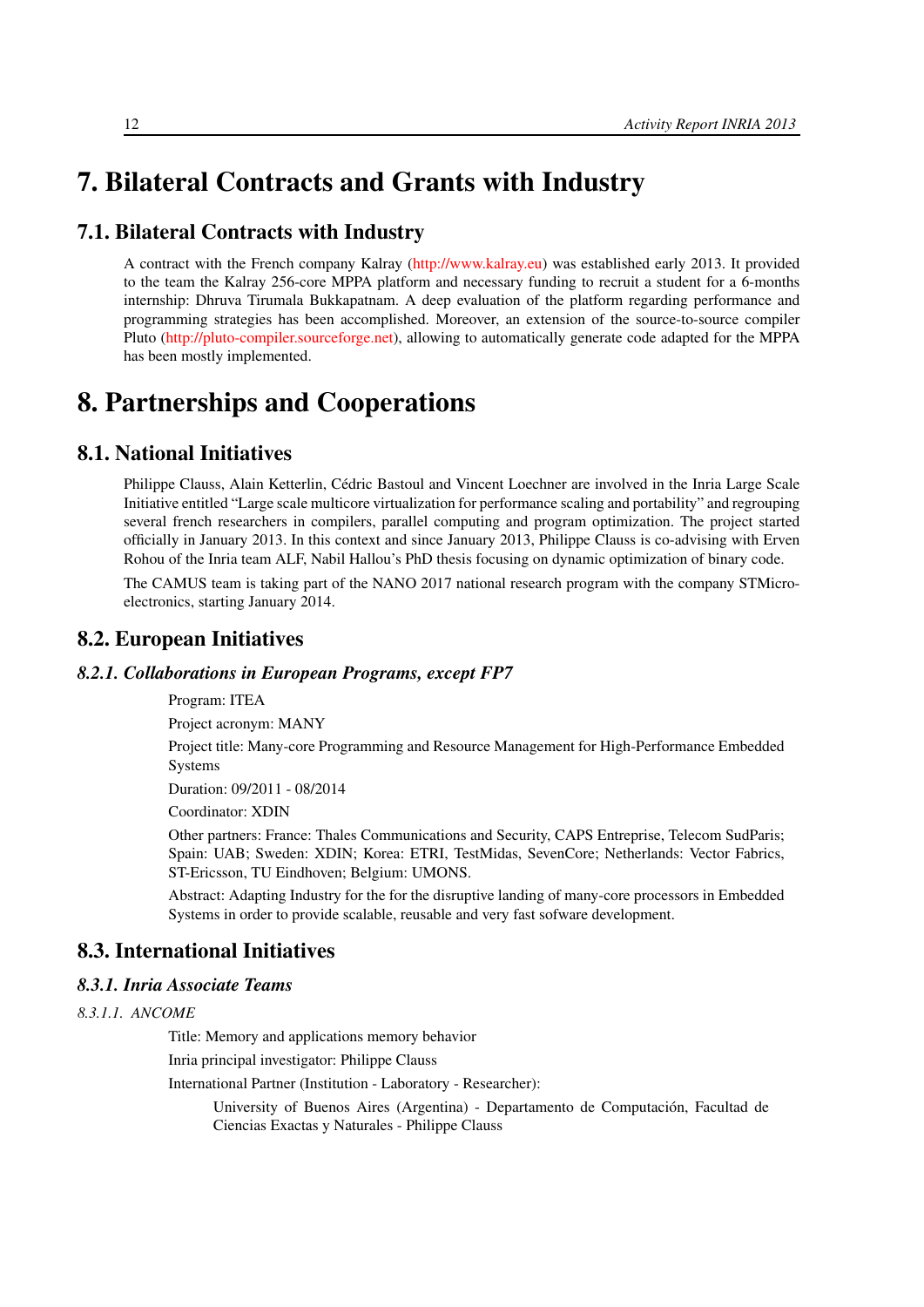Duration: 2011 - 2013

See also: <http://lafhis.dc.uba.ar/wiki/index.php/EA-Ancome>

This associate team focuses on developing original methods for the analysis of programs memory behavior, in particular in the context of applications using dynamic memory allocation. The proposed approaches consist in analyzing and modeling the runtime behavior, where extracted properties are then verified thanks to static analysis processes. Thus pure static approaches limits will be overpassed. Further, the case of multi-threaded applications run on multi-core architectures will be studied in order to elaborate and extend our analysis techniques and to extract properties specific to this context. The issues are mainly concerned with the conception of real-time applications using dynamic memory allocation.

#### <span id="page-16-0"></span>*8.3.2. Inria International Partners*

#### *8.3.2.1. Informal International Partners*

The CAMUS team maintains regular contacts with the following entities:

- Reservoir Labs, New York, NY, USA
- Intel, Santa Clara, CA, USA
- UPMARC, University of Uppsala, Sweden
- University of Batna, Algeria
- University El Manar, Tunis, Tunisia
- Ohio State University, Colombus, USA
- Louisiana State University, Baton Rouge, USA
- Indian Institute of Science (IIIS) Bangalore, India
- <span id="page-16-1"></span>• University of Delaware, DE, USA

#### 8.4. International Research Visitors

#### *8.4.1. Visits of International Scientists*

<span id="page-16-2"></span>Diego Garbervetsky, University of Buenos Aires, Argentina, has made three visits in the CAMUS team at the following dates: Dec. 1-14, Oct. 14-20 and Jan. 15-23.

Rachid Seghir, University of Batna, Algeria, visited the team from May the 30th to June the 13th.

#### *8.4.1.1. Internships*

#### Javier Corti

Subject: Certified Compiler for polyhedral transformations Date: from Mar 2013 until Aug 2013 Institution: Universidad National de Rosario (Argentina)

#### Imen Fassi

Subject: Multifor for Multicore Date: from Mar 2013 until Aug 2013 Institution: Université de Tunis El Manar - Faculté des Sciences (Tunisia)

#### Dhruva Tirumala Bukkapatnam

Subject: Evaluation of the Kalray MPPA and extension of the Pluto compiler Date: from Apr 2013 until Oct 2013 Institution: Birla Institute of Technology and Science, Birla (India)

#### *8.4.2. Visits to International Teams*

<span id="page-16-3"></span>Philippe Clauss has spent one week in the LAFHIS team, University of Buenos Aires, Argentina, in October 2013.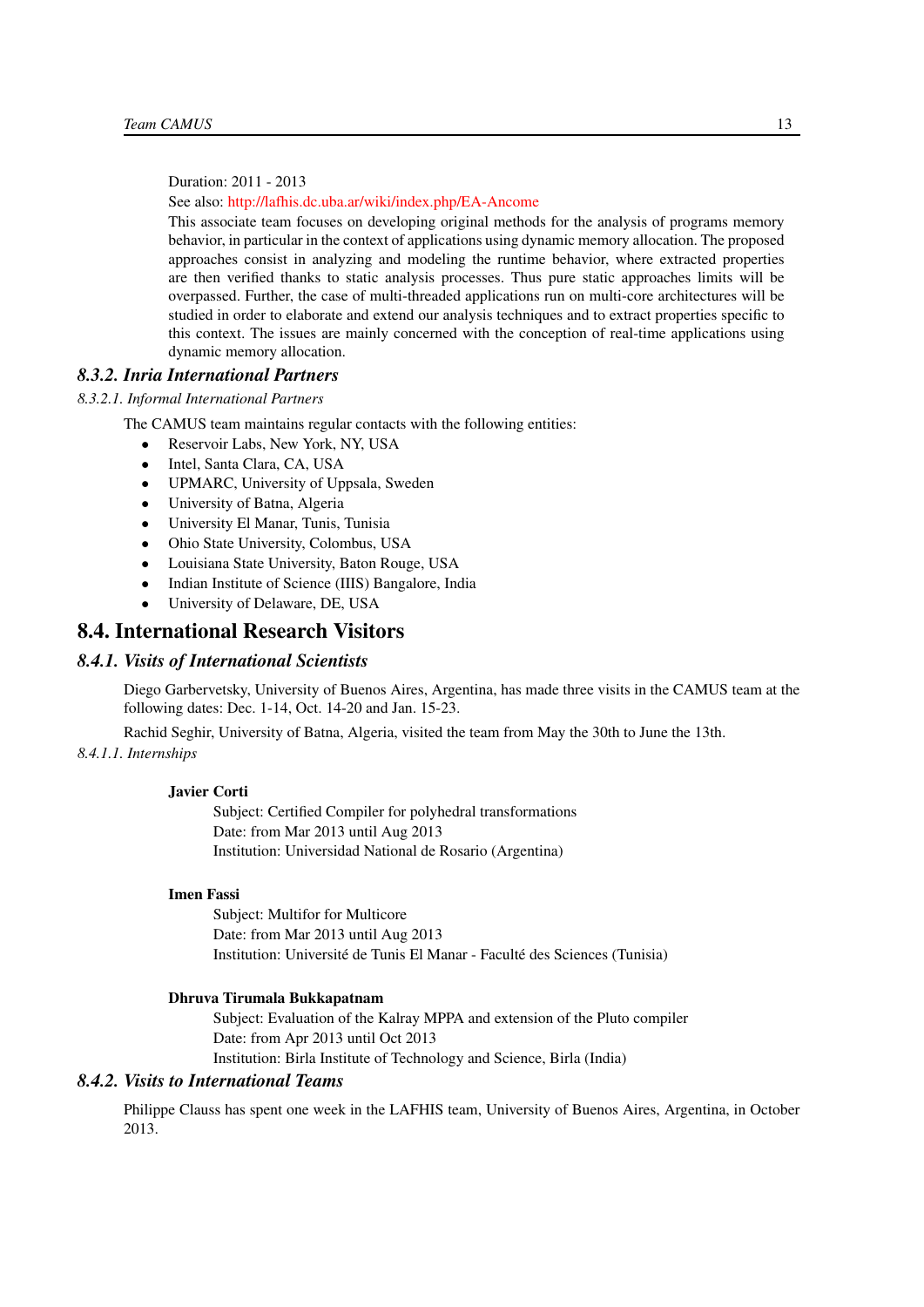# <span id="page-17-0"></span>9. Dissemination

## 9.1. Scientific Animation

<span id="page-17-1"></span>Philippe Clauss, Cédric Bastoul and Vincent Loechner have been part of the program committee of IMPACT 2013 and IMPACT 2014 workshops (International Workshop on Polyhedral Compilation Techniques), held in conjunction with the international conferences HiPEAC 2013 and HiPEAC 2014.

Cédric Bastoul has been co-organizing the HIP3ES 2014 workshop (High Performance Energy Efficient Embedded Systems) held in conjunction with the international conference HiPEAC 2014. Vincent Loechner has been part of its program committee.

Cédric Bastoul is part of the program committee of PARMA+DITAM 2014 (5th Workshop on Parallel Programming and Run-Time Management Techniques for Many-core Architectures 3rd Workshop on Design Tools and Architerctures for Multicore Embedded Computing Platforms), Vienna, Austria.

Cédric Bastoul has been part of the program committee of PACT 2013 (International Conference on Parallel Architecture and Compilation Techniques), Edinburg, Scotland.

Cédric Bastoul has been part of the program committee of PARMA 2013 (Workshop on Parallel Programming and Run-Time Management Techniques for Many-core Architectures), Berlin, Germany.

<span id="page-17-2"></span>Philippe Clauss has been part of the program committee of the MSPC 2013 workshop (Memory Systems Performance and Correctness) held in conjunction with the international conference PLDI 2013, Seattle, USA.

### 9.2. Teaching - Supervision - Juries

#### *9.2.1. Teaching*

<span id="page-17-3"></span>Philippe Clauss did not teach in 2013 since he was detached at Inria during the whole year (*délégation*). Alain Ketterlin had teaching activities during the first semester of 2013, while he was detached in the Inria team ALF in Rennes during the second semester.

Licence : Cédric Bastoul, Operating Systems, 30h, L2, Paris-Sud University, France

Licence : Cédric Bastoul, Information Security, 8h, L3, Paris-Sud University, France

Licence : Cédric Bastoul, Networks, 60h, L2, Paris-Sud University, France

Licence : Cédric Bastoul, System Programming, 28h, L2, Strasbourg University, France

Licence : Cédric Bastoul, Network Programming, 42h, L2, Strasbourg University, France

Master : Cédric Bastoul, Compilation, 72h, M1, Strasbourg University, France

Master : Cédric Bastoul, Parallelism, 13h, M2, Strasbourg University, France

Licence : Éric Violard, Functional Programming, 42h, L2, Strasbourg University, France

Licence : Éric Violard, Computer Architectures, 21h, L2, Strasbourg University, France

Licence : Éric Violard, Algorithms and Data Structures, 37h, L2, Strasbourg University, France

Master : Éric Violard, Compiler Design, 57h, M1, Strasbourg University, France

Master : Éric Violard, Semantics, 48h, M1, Strasbourg University, France

Licence : Vincent Loechner, System Programming, 15h, L2, Strasbourg University, France

Licence : Vincent Loechner, Operating Systems, 28h, L2, Strasbourg University, France

Master : Vincent Loechner, Python Programming, 42h, M1, Strasbourg University, France

Master : Vincent Loechner, Real-time Programming, 22h, M1, Strasbourg University, France

Master : Vincent Loechner, Parallelism, 41h, M1, Strasbourg University, France

Master : Vincent Loechner, Parallel Programming, 52h, M2, Strasbourg University, France

Master : Vincent Loechner, Embedded Systems, 32h, M2, Strasbourg University, France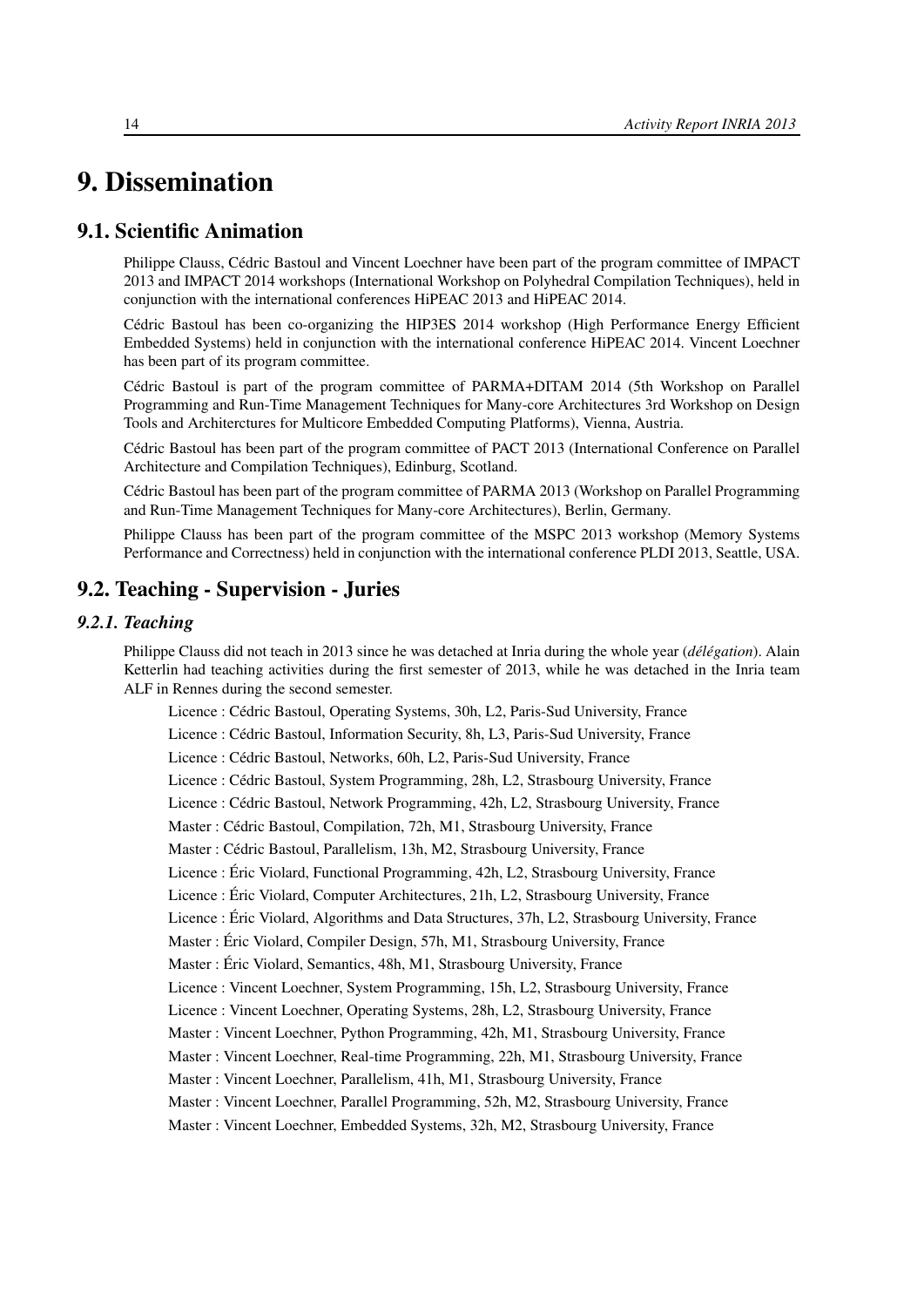#### <span id="page-18-0"></span>*9.2.2. Supervision*

PhD in progress : Aravind Sukumaran-Rajam, Enlarging the scope of polyhedral speculative parallelization, November 2012, Philippe Clauss and Alain Ketterlin

PhD in progress : Juan Manuel Martinez Caamaño, Dynamic and flexible generation of parallel loops using a dedicated intermediate representation, November 2013, Philippe Clauss and Philippe Helluy (IRMA lab., University of Strasbourg)

PhD in progress : Jean-François Dollinger, Heterogeneous speculative parallelization, September 2010, Vincent Loechner and Philippe Clauss

PhD in progress : Imen Fassi, Multifor for Multicore, June 2013, Philippe Clauss and Yosr Slama (University El Manar, Tunisia)

PhD in progress : Nabil Hallou, Dynamic binary optimizations, January 2013, Erven Rohou (ALF team) and Philippe Clauss

PhD in progress : Lénaïc Bagnères, Automatic parallelization and optimization for manycore architectures, November 2012, Christine Eisenbeis and Cédric Bastoul

PhD in progress : Alexander Zinenko, Interactive program manipulation, September 2013, Stéphane Huot and Cédric Bastoul

#### *9.2.3. Juries*

<span id="page-18-1"></span>Philippe Clauss participated to the following HDR jury in 2013:

| Date | <b>Landidate</b>     | <b>Place</b>             | Role     |
|------|----------------------|--------------------------|----------|
| Oct. | <b>Fabien Coelho</b> | Ecole des Mines de Paris | Reviewer |

#### Philippe Clauss participated to the following PhD jurys in 2013:

| Date      | Candidate        | <b>Place</b>                          | Role     |
|-----------|------------------|---------------------------------------|----------|
| Oct. 17   | Alexandre Carbon | Univ. Pierre et Marie Curie, Reviewer |          |
|           |                  | Paris                                 |          |
| June 28   | Antoine Morvan   | <b>ENS</b> Cachan                     | Reviewer |
| June $12$ | Damien Hedde     | Institut polytechnique de             | Examiner |
|           |                  | Grenoble                              |          |

Cédric Bastoul participated to the following HDR jury in 2013:

| Date | ∠andidate     | <b>Place</b>             | Role            |
|------|---------------|--------------------------|-----------------|
| Oct. | Fabien Coelho | Ecole des Mines de Paris | <b>Examiner</b> |

Cédric Bastoul participated to the following PhD jurys in 2013:

| Date        | <b>Candidate</b>      | <b>Place</b>             | Role      |
|-------------|-----------------------|--------------------------|-----------|
| March 13    | Ramakrishna Upadrasta | Paris-Sud University     | Examiner  |
| November 27 | Dounia Khaldi         | Ecole des Mines de Paris | President |

Alain Ketterlin participated to the following PhD jury in 2013:

| Date   | <b>Landidate</b>                            | <b>Place</b>             | Role     |
|--------|---------------------------------------------|--------------------------|----------|
| Dec. 3 | $\cdots$<br><br>IN<br>Premilieu<br>athanael | de Rennes.<br>Jniversité | Examiner |

#### 9.3. Popularization

- <span id="page-18-2"></span>• Cédric Bastoul participated to the *Rencontres Inria-Industrie* in June 2013
- Cédric Bastoul participated to *Fête de la Science* at University of Paris-Sud in October 2013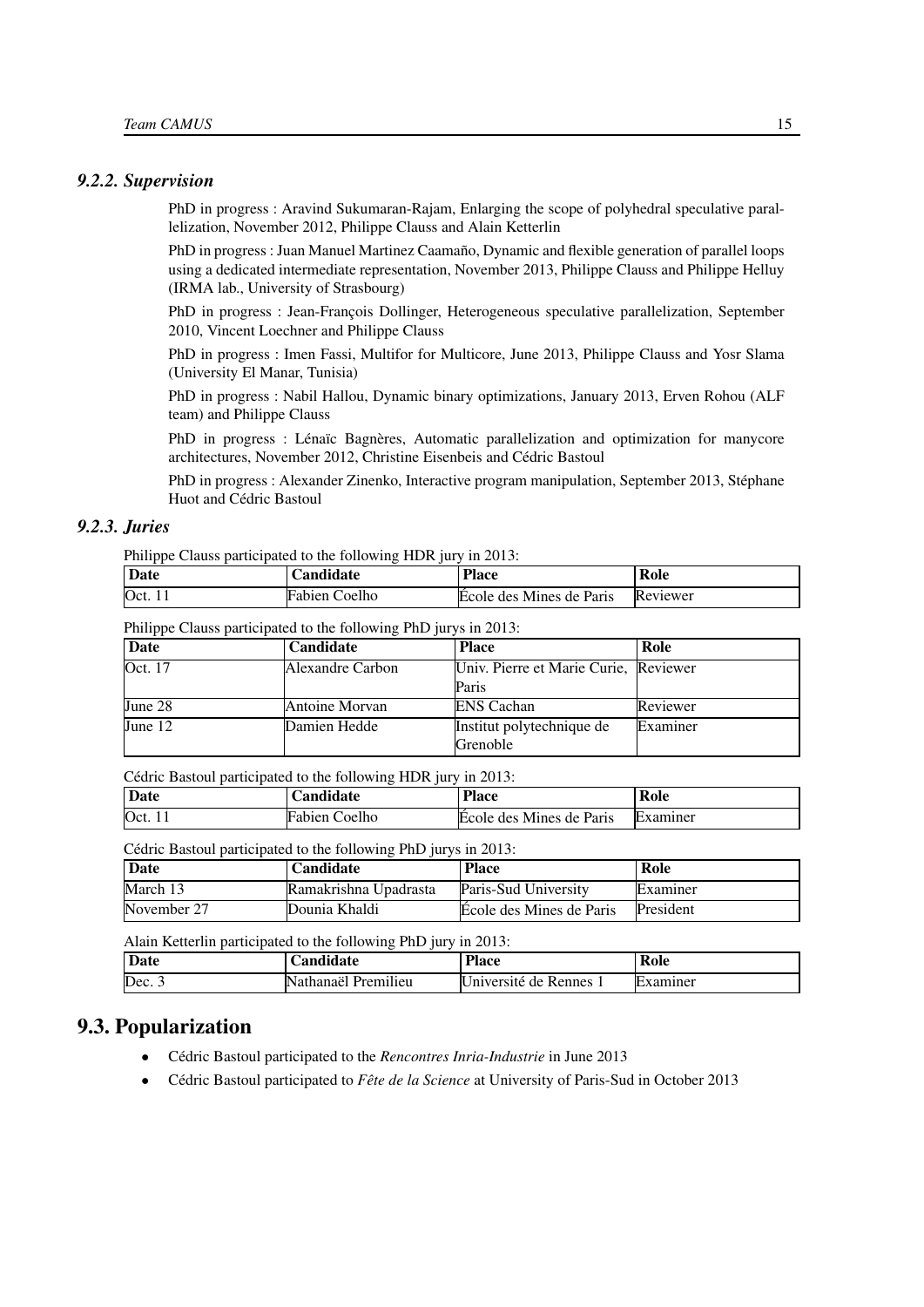# 10. Bibliography

### <span id="page-19-0"></span>Major publications by the team in recent years

- [1] J. C. BEYLER, P. CLAUSS. *Performance driven data cache prefetching in a dynamic software optimization system*, in "ICS '07: Proceedings of the 21st annual international conference on Supercomputing", New York, NY, USA, ACM, 2007, pp. 202–209, <http://doi.acm.org/10.1145/1274971.1275000>
- [2] J. C. BEYLER, M. KLEMM, P. CLAUSS, M. PHILIPPSEN. *A meta-predictor framework for prefetching in object-based DSMs*, in "Concurr. Comput. : Pract. Exper.", September 2009, vol. 21, pp. 1789–1803
- [3] P. CLAUSS. *Counting solutions to linear and nonlinear constraints through Ehrhart polynomials: applications to analyze and transform scientific programs*, in "ICS '96: Proceedings of the 10th international conference on Supercomputing", New York, NY, USA, ACM, 1996, pp. 278–285, [http://doi.acm.org/10.1145/237578.](http://doi.acm.org/10.1145/237578.237617) [237617](http://doi.acm.org/10.1145/237578.237617)
- [4] P. CLAUSS, F. J. FERNÁNDEZ, D. GARBERVETSKY, S. VERDOOLAEGE. *Symbolic polynomial maximization over convex sets and its application to memory requirement estimation*, in "IEEE Transactions on Very Large Scale Integration (VLSI) Systems", Aug 2009, vol. 17,  $n^{\circ}$  8, pp. 983-996, <http://hal.inria.fr/inria-00504617>
- [5] P. CLAUSS, V. LOECHNER. *Parametric Analysis of Polyhedral Iteration Spaces*, in "J. VLSI Signal Process. Syst.", 1998, vol. 19, n<sup>o</sup> 2, pp. 179–194, <http://dx.doi.org/10.1023/A:1008069920230>
- [6] P. CLAUSS, I. TCHOUPAEVA. , *A Symbolic Approach to Bernstein Expansion for Program Analysis and Optimization*, LNCS, Springer, April 2004, vol. 2985, pp. 120-133
- <span id="page-19-1"></span>[7] A. KETTERLIN, P. CLAUSS. *Prediction and trace compression of data access addresses through nested loop recognition*, in "6th annual IEEE/ACM international symposium on Code generation and optimization", États-Unis Boston, ACM, April 2008, pp. 94-103, [http://dx.doi.org/10.1145/1356058.1356071,](http://dx.doi.org/10.1145/1356058.1356071) [http://hal.inria.fr/](http://hal.inria.fr/inria-00504597/en) [inria-00504597/en](http://hal.inria.fr/inria-00504597/en)
- [8] V. LOECHNER, B. MEISTER, P. CLAUSS. *Precise data locality optimization of nested loops*, in "Journal of Supercomputing", January 2002, vol. 21, n<sup>o</sup> 1, pp. 37–76, Kluwer Academic Pub.
- [9] V. LOECHNER, D. K. WILDE. *Parameterized Polyhedra and their Vertices*, in "International Journal of Parallel Programming", December 1997, vol. 25, n<sup>o</sup> 6
- [10] S. VERDOOLAEGE, R. SEGHIR, K. BEYLS, V. LOECHNER, M. BRUYNOOGHE. *Counting Integer Points in Parametric Polytopes Using Barvinok's Rational Functions*, in "Algorithmica", 2007, vol. 48, n<sup>o</sup> 1, pp. 37–66, <http://dx.doi.org/10.1007/s00453-006-1231-0>
- [11] É. VIOLARD. *A Semantic Framework to Address Data Locality in Data Parallel Languages*, in "Parallel Computing", 2004, vol. 30, n<sup>o</sup> 1, pp. 139-161

## Publications of the year

Articles in International Peer-Reviewed Journals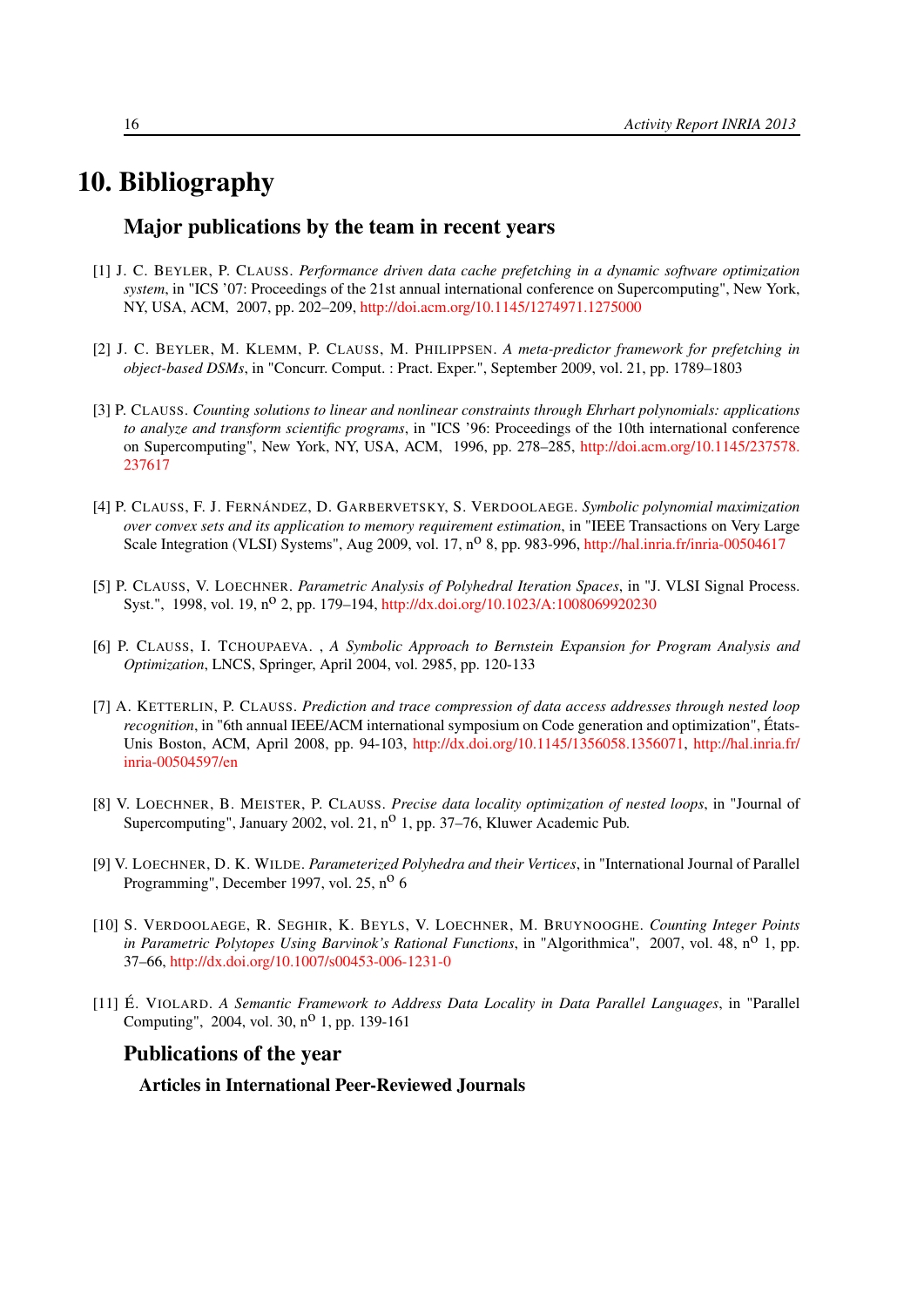- [12] A. KETTERLIN, P. CLAUSS. *Recovering memory access patterns of executable programs*, in "Science of Computer Programming", February 2014, vol. 80, pp. 440-456 [*DOI :* 10.1016/J.SCICO.2012.08.002], <http://hal.inria.fr/hal-00909961>
- [13] E. PARK, J. CAVAZOS, L.-N. POUCHET, C. BASTOUL, A. COHEN, P. SADAYAPPAN. *Predictive Modeling in a Polyhedral Optimization Space*, in "International Journal of Parallel Programming", 2013, vol. 41, n<sup>o</sup> 5, pp. 704–750 [*DOI :* 10.1007/S10766-013-0241-1], <http://hal.inria.fr/hal-00918653>

#### International Conferences with Proceedings

- <span id="page-20-5"></span>[14] J.-F. DOLLINGER, V. LOECHNER. *Adaptive Runtime Selection for GPU*, in "42nd International Conference on Parallel Processing", Lyon, France, IEEE, October 2013, pp. 70-79 [*DOI :* 10.1109/ICPP.2013.16], [http://](http://hal.inria.fr/hal-00869652) [hal.inria.fr/hal-00869652](http://hal.inria.fr/hal-00869652)
- <span id="page-20-4"></span>[15] I. FASSI, P. CLAUSS, M. KUHN, Y. SLAMA. *Multifor for Multicore*, in "IMPACT 2013, Third International Workshop on Polyhedral Compilation Techniques", Berlin, Germany, A. GRÖSSLINGER, L.-N. POUCHET (editors), Epubli, January 2013, pp. 37-44, <http://hal.inria.fr/hal-00780748>
- [16] P. FEAUTRIER, E. VIOLARD, A. KETTERLIN. *Improving X10 Program Performances by Clock Removal*, in "Compiler Construction 2014", Grenoble, France, January 2014, <http://hal.inria.fr/hal-00924206>
- <span id="page-20-1"></span>[17] A. JIMBOREAN, P. CLAUSS, J.-F. DOLLINGER, V. LOECHNER, J. M. MARTINEZ. *Dynamic and Speculative Polyhedral Parallelization Using Compiler-Generated Skeletons*, in "International Symposium on High-level Parallel Programming and Applications, HLPP", Paris, France, July 2013, <http://hal.inria.fr/hal-00825738>
- <span id="page-20-2"></span>[18] A. JIMBOREAN, P. CLAUSS, J. M. MARTINEZ, A. SUKUMARAN-RAJAM. *Online Dynamic Dependence Analysis for Speculative Polyhedral Parallelization*, in "Euro-Par 2013", Aachen, Germany, F. WOLF, B. MOHR, D. AN MEY (editors), Lecture Notes in Computer Science, Springer, August 2013, vol. 8097, pp. 191-202 [*DOI :* 10.1007/978-3-642-40047-6\_21], <http://hal.inria.fr/hal-00825744>
- [19] E. RIOU, E. ROHOU, P. CLAUSS, N. HALLOU, A. KETTERLIN. *PADRONE: a Platform for Online Profiling, Analysis, and Optimization*, in "DCE 2014 - International workshop on Dynamic Compilation Everywhere", Vienne, Austria, January 2014, <http://hal.inria.fr/hal-00917950>

#### Scientific Popularization

[20] J. NARBOUX. *Les assistants de preuve, ou comment avoir confiance en ses démonstrations*, in "Séminaire L", Strasbourg, France, March 2013, <http://hal.inria.fr/hal-00809448>

#### References in notes

- <span id="page-20-0"></span>[21] C. BASTOUL. *Code Generation in the Polyhedral Model Is Easier Than You Think*, in "PACT'13 IEEE International Conference on Parallel Architecture and Compilation Techniques", Juan-les-Pins, France, 2004, pp. 7–16, <http://hal.ccsd.cnrs.fr/ccsd-00017260>
- <span id="page-20-3"></span>[22] P. CLAUSS, A. JIMBOREAN. *Does dynamic and speculative parallelization enable advanced parallelizing and optimizing code transformations?*, in "DCE - 1st International Workshop on Dynamic compilation from SoC to Web Browser via HPC, in conjonction with HiPEAC 2012", Paris, France, Henri-Pierre Charles and Philippe Clauss and Frédéric Pétrot, January 2012, <http://hal.inria.fr/hal-00664339>